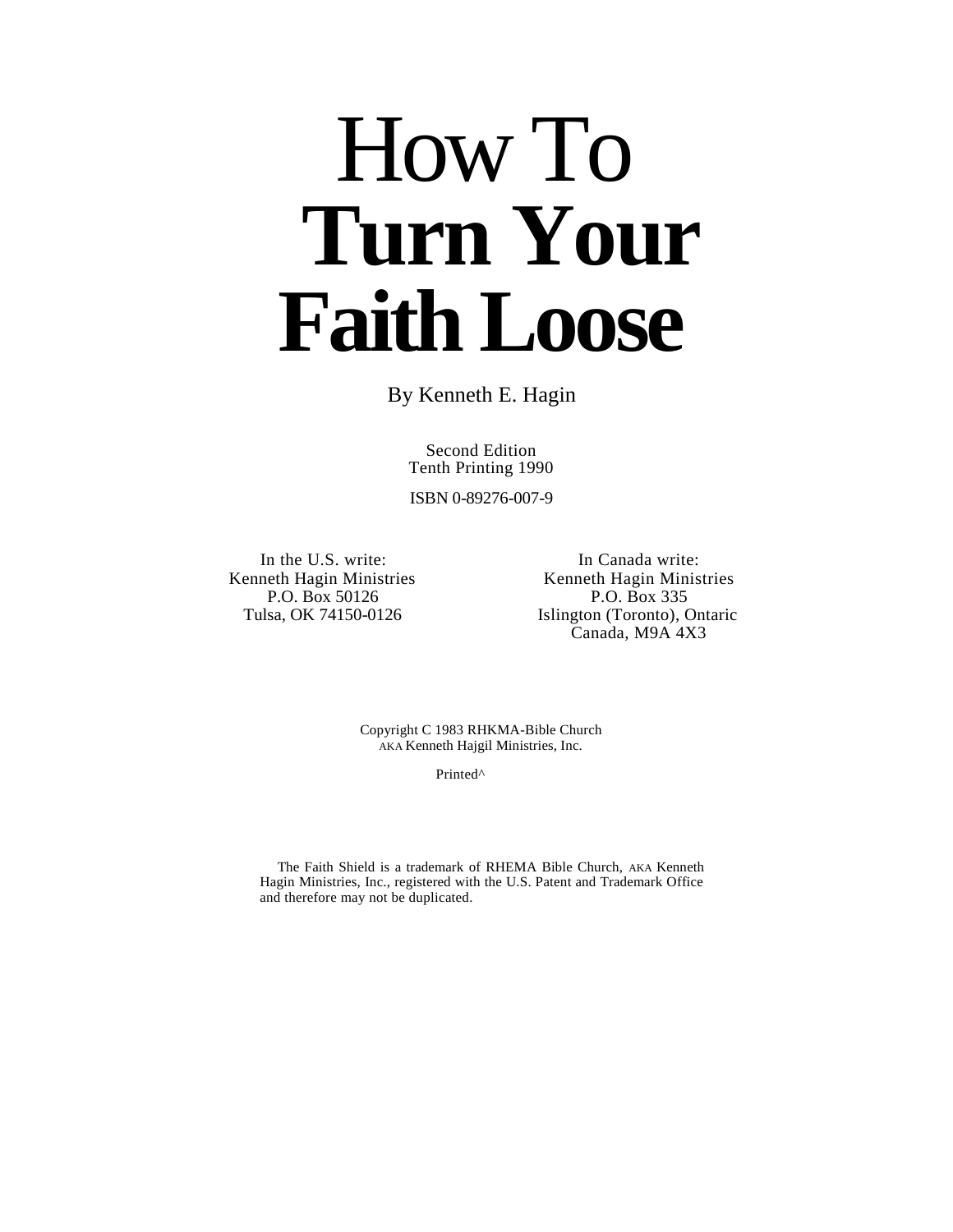## *Contents*

| $\overline{1}$ |                                                   |
|----------------|---------------------------------------------------|
|                |                                                   |
|                |                                                   |
|                | 4. Right Confession — Door to the Supernatural 24 |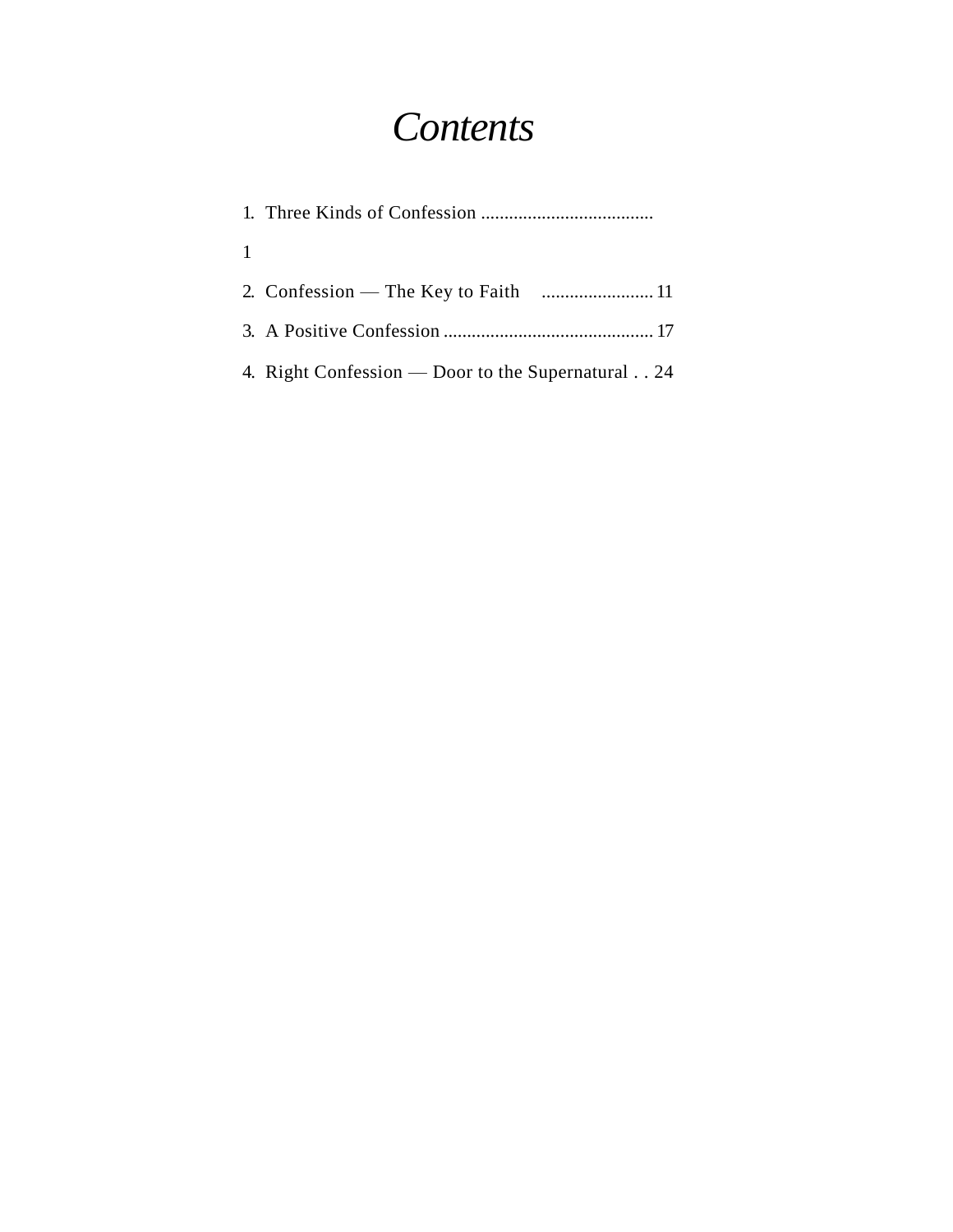## *Chapter 1 Three Kinds of Confession*

*For with the heart man believeth unto righteousness; and with the mouth confession is made unto salvation.*

*—*Romans 10:10

The New Testament speaks of three kinds of confessions: (1) the lordship of Jesus; (2) the believer's confession of his sins; and (3) faith in the Word, Christ, and God the Father.

Jesus made a very important statement in John 16, showing that the sinner will be convicted by the Holy Spirit for just one sin: *"they believe not on me.*"

**JOHN 16:7-10**

**7 .. .It is expedient for you that I go away: for if I go not away, the Comforter will not come unto you; but if I depart, I will send him unto you. 8 And when he is come, he will reprove the world of sin, and of righteousness, and of judgment: 9 Of sin, because they believe not on me;**

**10 Of righteousness, because I go to my Father ....**

How often we've insisted that the sinner confess all the sins he's ever committed in order to get saved. But, actually, he couldn't confess all of his sins, because he couldn't possibly remember everything he's ever done wrong! No, the principal confession the sinner must make is *the lordship of Jesus.*

The second confession mentioned in the New Testament is *the believer's confession of his sins* when he is out of fellowship with God. John tells us, *"If we confess our sins, he is faithful and just to forgive us our sins, and to cleanse us from all unrighteousness"* (1 John 1:9).

The third kind of confession is confessing faith in the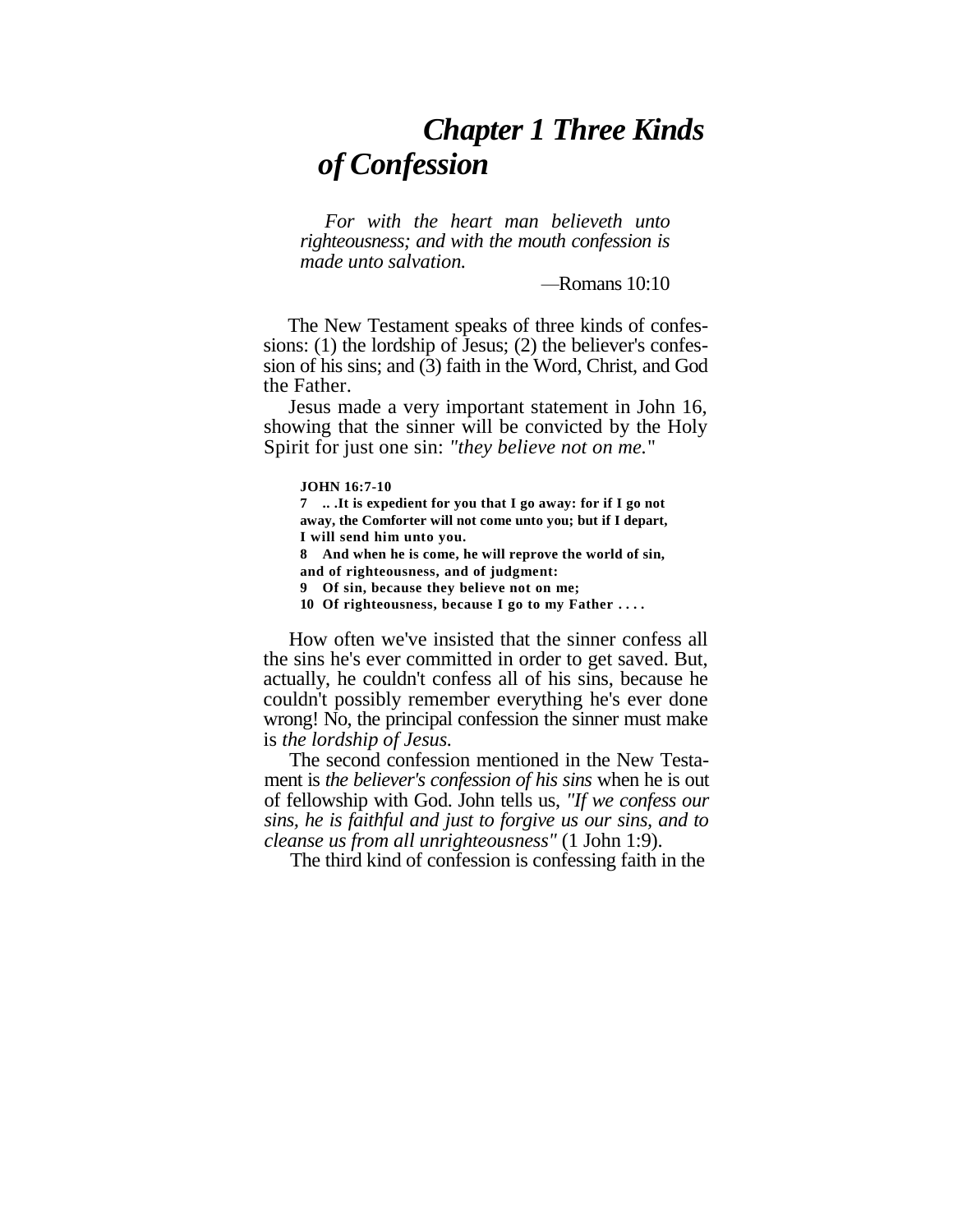Word, Christ, and God the Father.

**MATTHEW 3:5,6**

**5 Then went out to him Jerusalem, and all Judaea, and all the region round about Jordan, 6 And were baptized of him in Jordan, confessing their**

**sins.**

This passage is a picture of God's covenant people, the Jews, confessing their sins and being baptized by John. *This was not Christian baptism,* because Jesus had not yet died and risen. Also, John did not baptize in the Name of the Father, Son, and Holy Ghost; he baptized in the Name of the Father. "Believers" in John's day were Jews who were under the law.

New Covenant believers, on the other hand, are spoken of in Acts 19:18, which says, *"And many that believed came, and CONFESSED, and shewed their deeds.*" These were Christians who had sinned. It doesn't say *what* they confessed, but it is evident they were confessing magical arts they had been practicing. They were not confessing these things in order to get saved; they were already saved, and now it was easier for them to confess these practices.

A Full Gospel missionary told me of the revival that broke out in 1956 in Brazil, where 268,000 people were saved and nearly 100,000 were baptized in the Holy Spirit. In a year's time, more than 100 churches were built. (That's revival; especially when you realize that 99 percent of the people were Roman Catholics.)

The missionary said, "I spent seven years in Brazil. We had a little mission station with only 37 in Sunday School. I began to give time to studying God's Word, fasting, and praying. Fasting and praying didn't do it alone; it was a matter of my getting in line with God's plan. Fasting and prayer simply gave me a little more time to wait on God.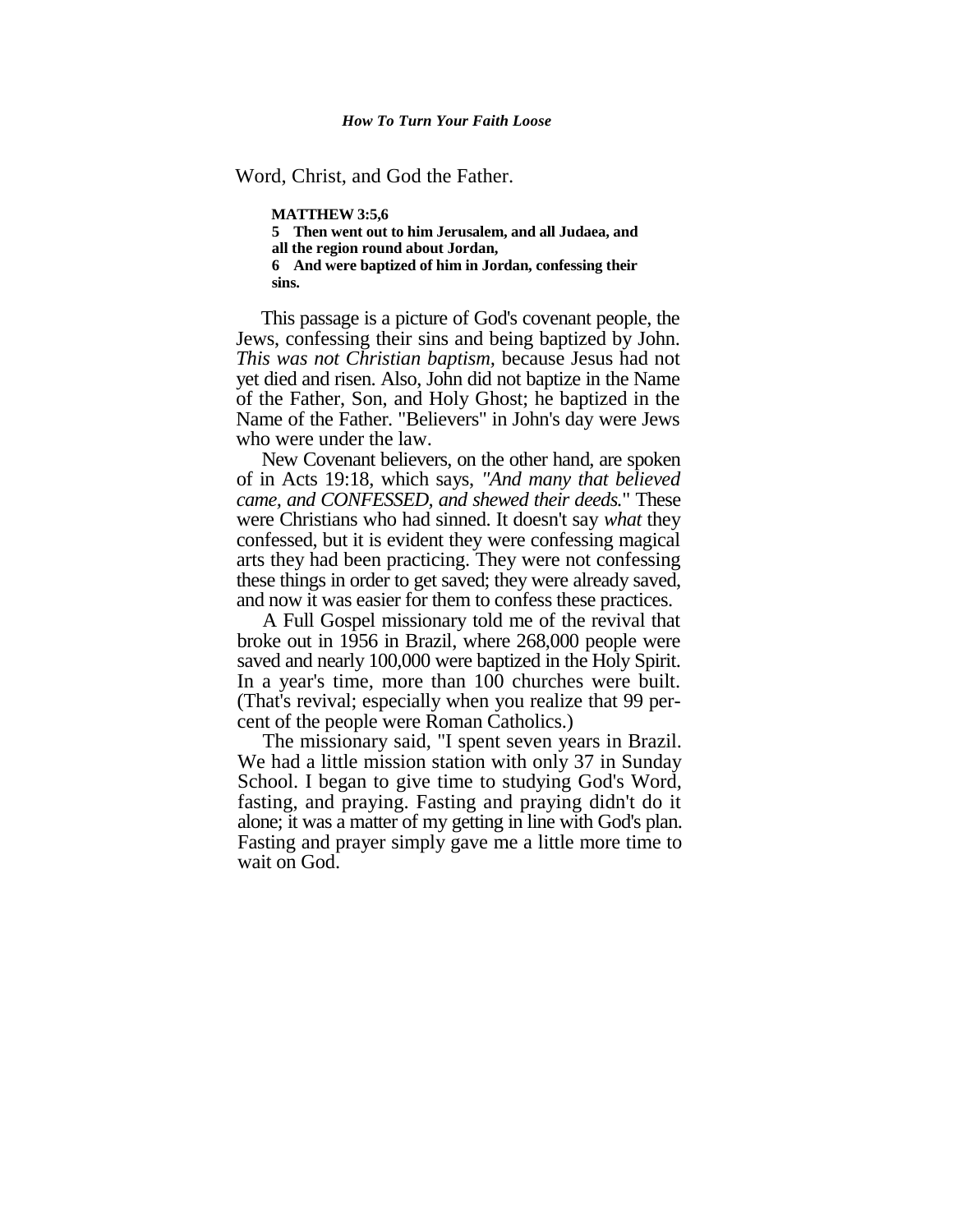"And as I waited on God, I didn't preach against anything or anyone. I began to preach on what the Word said. The Catholics had a song about the blood, so we adopted this as our theme song when we started holding tent meetings. As we started singing, the people thought we were Catholics, and they came in droves. When they asked if we were Catholics, we would say, 'Yes, but not Roman Catholics.' The word 'catholic' means 'general,' and we believe there is but one universal church."

In 1942 I read an article in *The Pentecostal Evangel*  by a minister who had won many Roman Catholics to Christ. He said he never tells Catholics they are wrong about anything. It's a waste of time to argue about religion. He said, "I find some place where I can agree with them. I get their attention by telling them I believe in Mary more than they do. I show them in the Book of Acts where Mary went to the Upper Room and was filled with the Holy Spirit."

He added, "I tell them I followed her there and I've been filled with the Holy Spirit, too. As soon as they see that Mary went there, they are ready to go, too. I don't dare tell them they are going to have to get saved first. I just tell them to get on their knees — they don't mind kneeling. Then we pray. I ask them to pray the sinner's prayer first, and then I lead them right through to receiving the Holy Spirit and speaking with other tongues."

At the last church I pastored, I visited in a home where the wife was saved but the husband wasn't. When I invited him to church, he said, "No, I'm not coming. When I come to church, I get under conviction."

I said, "That's what we want you to do."

He said, "Just this morning at the breakfast table, my wife asked me why I don't give up this and that and get saved. She doesn't know it, but for weeks at a time I have given up those things, but I always go back to them."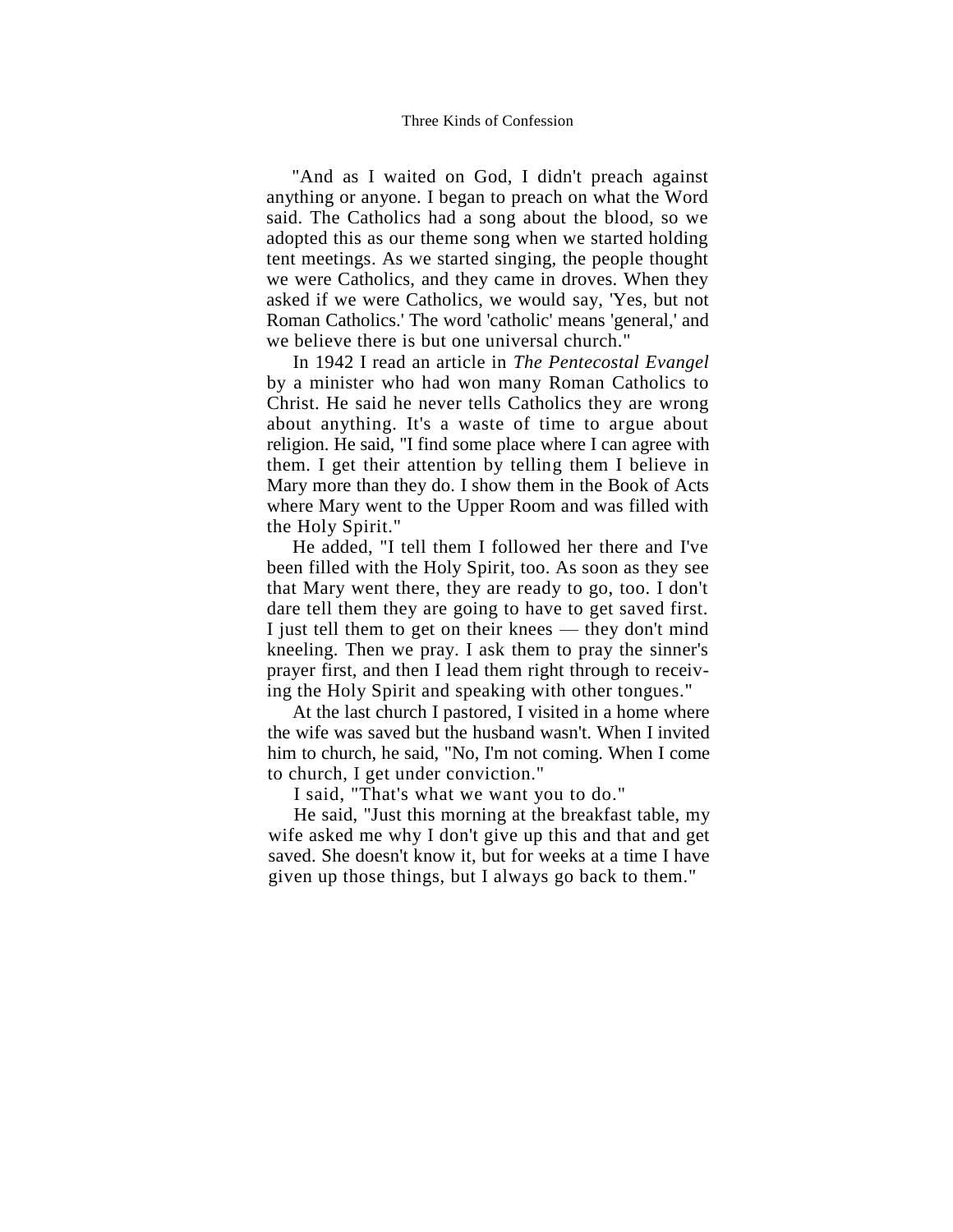This man didn't have to "give up" anything to get saved. The Bible promises, "... *ifthou shalt confess with thy mouth the Lord Jesus, and shalt believe in thine heart that God hath raised him from the dead, thou shalt be saved"* (Rom. 10:9).

This is the only real confession that the sinner makes, for he is guilty of only one sin in the sight of God: rejecting Jesus Christ as Savior and Lord. *God demands that we confess the lordship of Jesus Christ!*

To demand that a sinner confess his sins before he becomes a new creature would be just as foolish as it would for the governor of a state to say to a convict, "I'm going to parole you if you'll confess you're in prison." That's a self-evident fact. And it's also a self-evident fact that the sinner is a child of the devil.

The thing the sinner must confess is the lordship of Christ. He must let Jesus dominate his daily life. *Confessing the lordship of Jesus is the very heart of the Gospel.*

Notice the phrase, *"if thou shalt confess with thy mouth.* " Confession must be vocal. The lips must frame the words. Confession is not only for our sake, but for the world around us.

Once while I was preaching in Dallas, a man in the church said to me, "We men have an early morning prayer meeting before we go to work each day. One man has been coming five days a week for six months and has been praying, but he is still unsaved. I think you could help him."

I was introduced to the man during a special Saturday night teaching class, and the moment I looked at him, I knew exactly what was wrong. During the testimony service, I said to him, "Stand and testify, and confess that you're saved."

He was startled. He looked around, stammering and stuttering a little, then finally said, "Well, I'm not saved yet."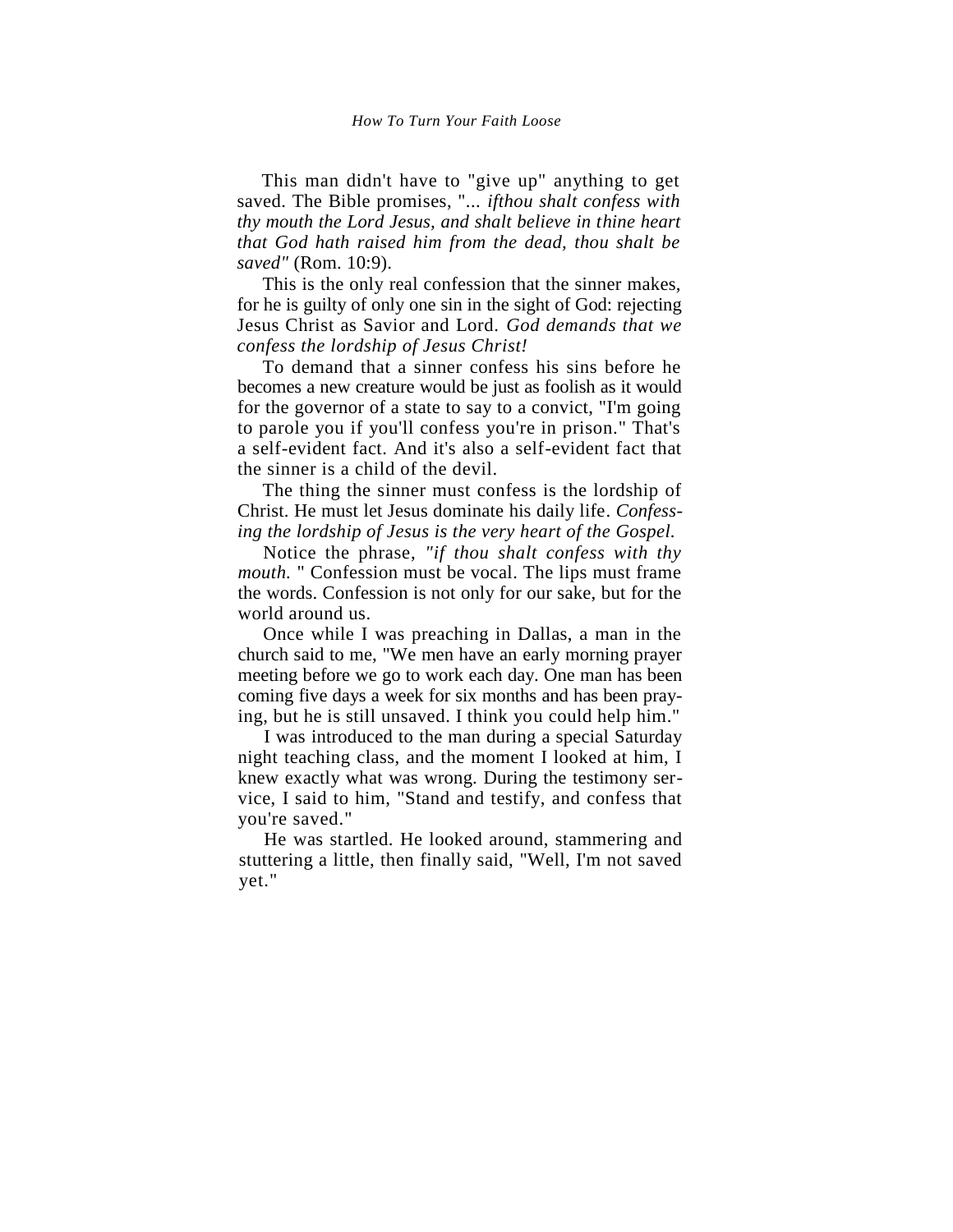I said, "You've got your Bible there in your hand, haven't you? Open it to Romans 10:9,10 and read aloud."

He read, *"That if thou shalt confess with thy mouth the Lord Jesus, and shalt believe in thine heart that God hath raised him from the dead, thou shalt be saved. For with the heart man believeth unto righteousness; and with the mouth confession is made unto salvation."*

I asked him to repeat the last phrase, *"and with the mouth confession is made unto salvation.*" I said, "Certainly you can't be saved until you confess. It's with the mouth that confession is made. Now stand and confess that you are saved."

"Well," he said, "I don't feel I'm saved."

"Certainly not," I said. "You can't *feel* something you don't have. And you can't have it until you confess it."

"I don't much believe I want to do that," he answered.

I said, "I understand that you've been coming to this church and praying for six months."

"I sure have," he said. "I've wept and repented for six months."

I said, "All you lack is to stand on this verse. Stand up and confess that."

He said, "Well, I do believe these verses, that Jesus died for my sins and that He was raised from the dead. God raised Him up for my justification, so I just take Him as my Savior and confess Him as my Lord." Then he quickly sat down. After a few minutes he began to glow, and suddenly he began shouting. He later told me, "When I confessed that, something happened inside of me."

I said, "Yes, eternal life was imparted to your spirit."

MATTHEW 10:32,33

**32 Whosoever therefore shall confess me before men, him will I confess also before my Father which is in heaven. 33 But whosoever shall deny me before men, him will I also deny before my Father which is in heaven.**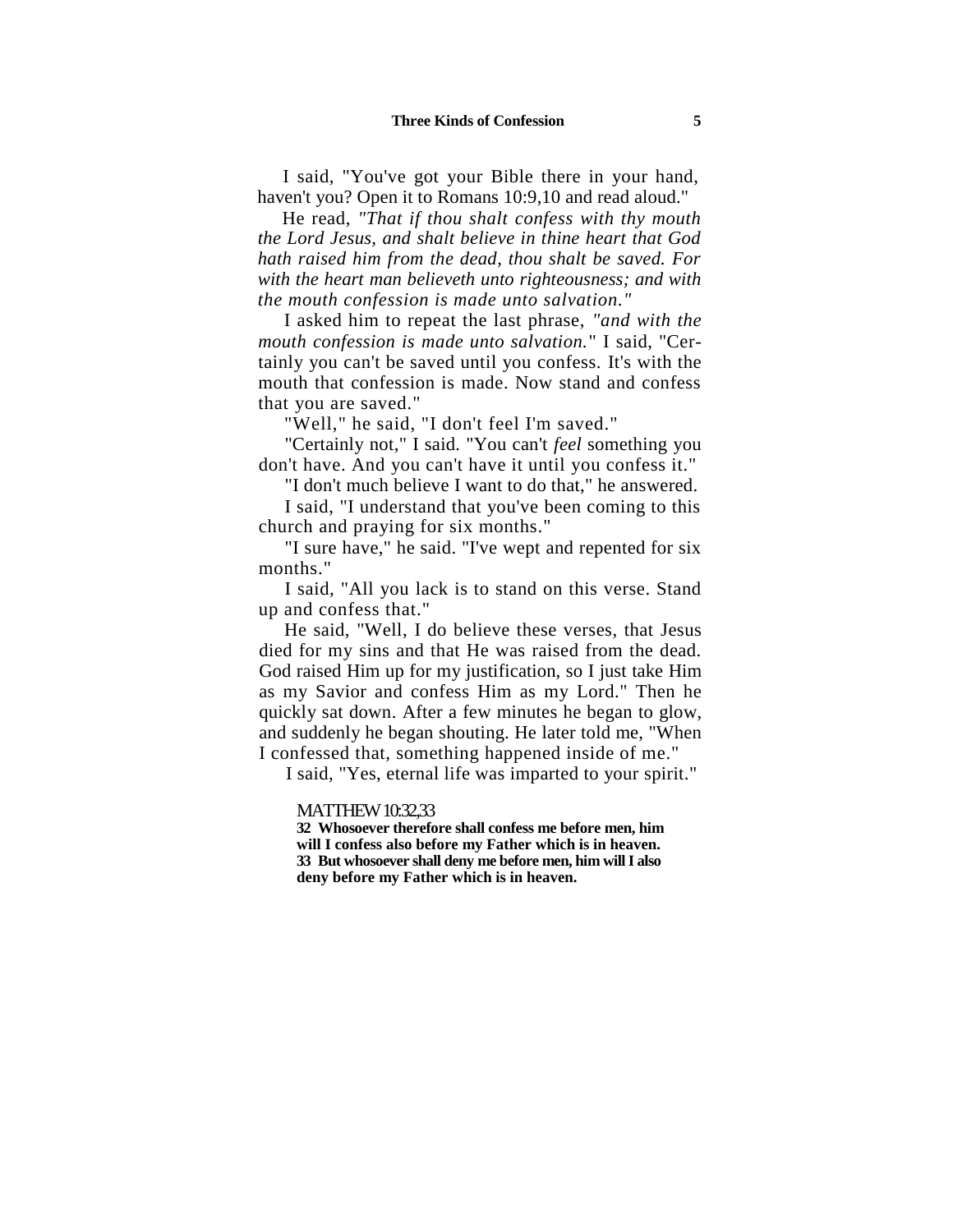So there must be a public confession, for this signals our break with the world. It signals a change of lordship. It defines our position. The confession of the lordship of Jesus immediately puts us under His supervision, care, and protection.

#### *The Believer's Confession of Sin*

The second kind of confession is the believer's confession of sin when he has broken fellowship with the Lord. We lose our testimony the moment we sin. Sin always puts the light out. Faith trembles in the darkness of broken fellowship.

In Psalm 137 we see a type of broken fellowship. Israel had sinned and was carried away into captivity. They remembered Zion. Their harps were hung on the willows and their enemies asked for a song. They cried, *"How shall we sing the Lord's song in a strange land?"* (Ps. 137:4). *Faith has no song when fellowship is broken.*

#### **1 JOHN 1:3-7**

**3 That which we have seen and heard declare we unto you, that ye also may have fellowship with us: and truly our fellowship is with the Father, and with his Son Jesus Christ.**

**4 And these things write we unto you, that your joy may be full.**

**5 This then is the message which we have heard of him, and declare unto you, that God is light, and in him is no darkness at all.**

**6 If we say that we have fellowship with him, and walk in darkness, we lie, and do not the truth:**

**7 But if we walk in the light, as he is in the light, we have fellowship one with another, and the blood of Jesus Christ his Son cleanseth us from all sin.**

Notice that the word "fellowship" is mentioned four times in these verses. These words are not written to the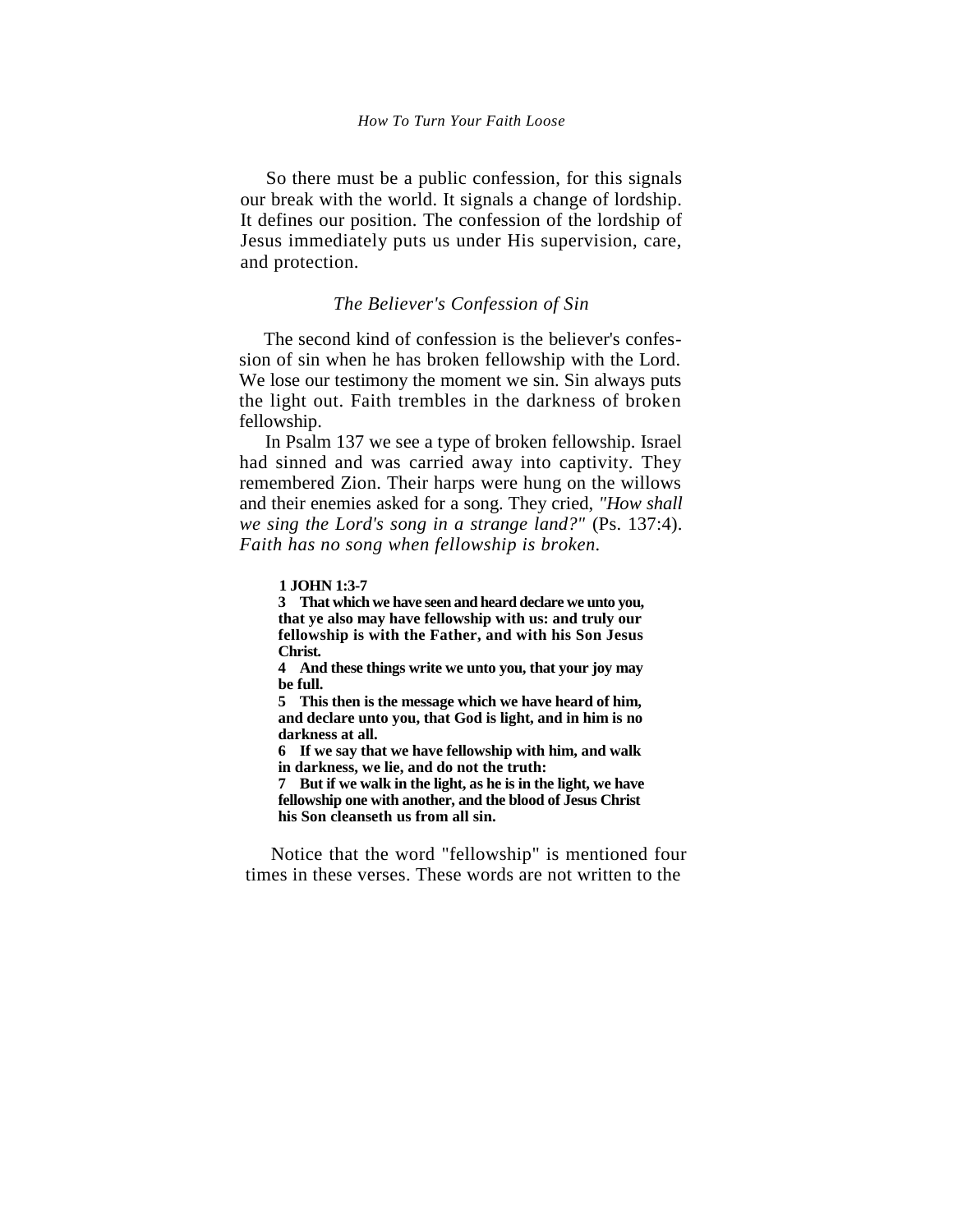sinner. They are written to the believer for two reasons: first, as a warning against broken fellowship; and, second, to show the way back into fellowship.

God said we're lying if we say we have fellowship in Him but walk in darkness. He said, *"If we confess our sins, he is faithful and just to forgive us our sins, and to cleanse us from all unrighteousness"* (v. 9).

When we've sinned, we know it. We have a "monitor" inside us that lets us know when we've done wrong. If we don't know it, we shouldn't try to find something with which to condemn ourselves. *(When we are always finding something to condemn ourselves, we're robbing ourselves of faith!)*

If we've missed the mark in some way, we shouldn't wait — we should say right then, "Lord, I've missed it. Forgive me." He will, and we'll continue to walk in fellowship with Him.

The moment we confess our sins, He forgives us and we stand in His presence as if that sin had never been committed! We needn't confess our sins over and over again. This builds weakness, doubt, and sin-consciousness into our spirits. If we've confessed the sin once, He's forgiven us and has forgotten it, so we must forget it, too.

God said in His Word, "/, *even I, am he that blotteth out thy transgressions for mine own sake, and will not remember thy sins<sup>17</sup>* (Isa. 43:25). If He doesn't have any memory of the things that broke our fellowship, why should we? That isn't God condemning us; it's Satan trying to take advantage of us!

In Hebrews 8:12 we read, *"For I will be merciful to their unrighteousness, and their sins and their iniquities will I remember no more.* "

I've heard people say, "I don't know if the Lord will heal me or not. I've sinned. I've failed." But God said, *"I will be merciful to their unrighteousness, and their sins*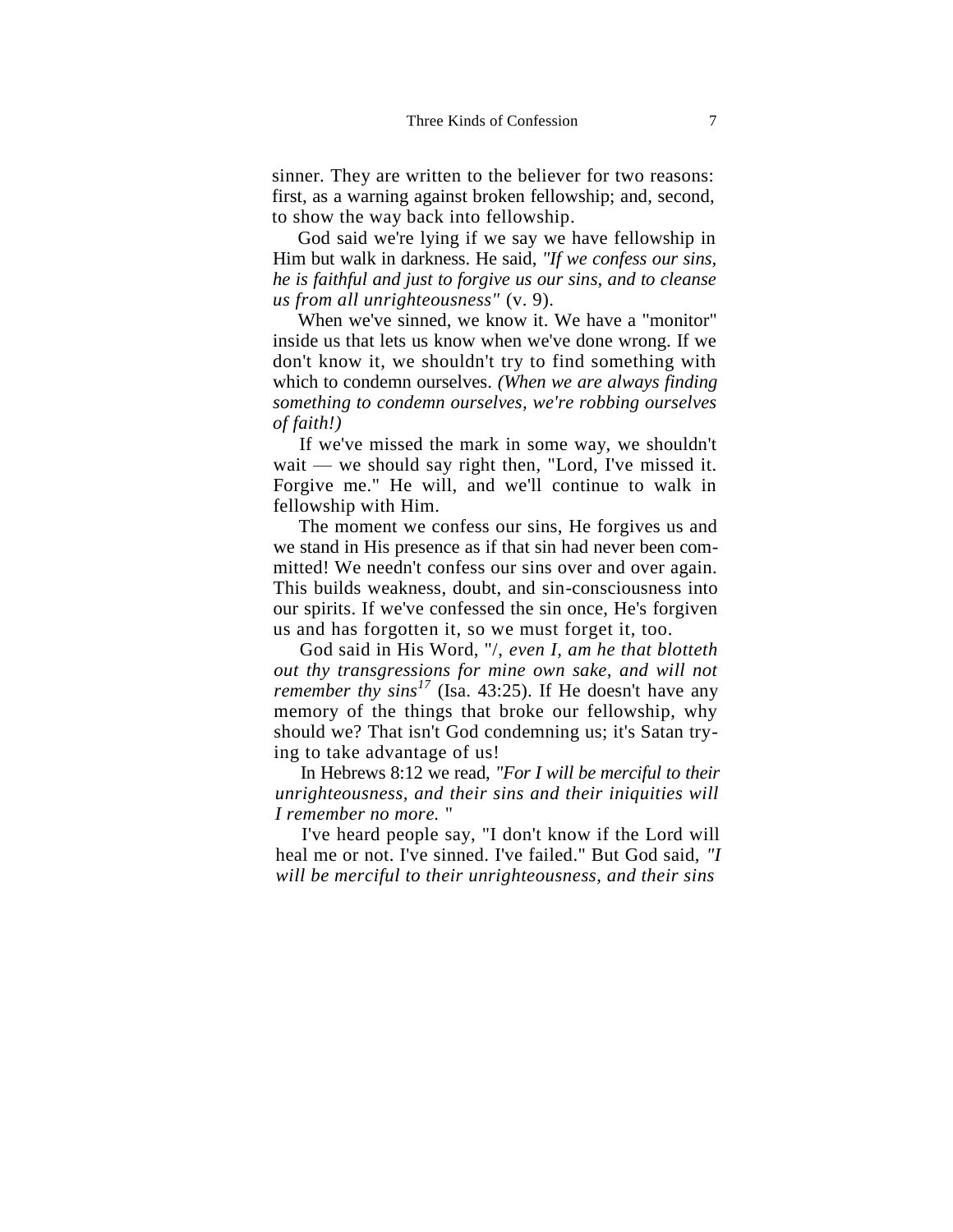*and their iniquities will I remember no more.*" If you've asked Him to forgive you, He doesn't remember that you ever did anything wrong.

In other words, the believer must be willing to forgive himself just as the Father is willing to forgive him. *Many people have robbed themselves of faith because they are not willing to forgive themselves.* They hold themselves in a state of condemnation, and it robs them of their faith.

Notice the Scripture in James 5:14,15: *"Is any sick among you? let him call for the elders of the church; and let them pray over him, anointing him with oil in the name of the Lord: And the prayer of faith shall save the sick, and the Lord shall raise him up; and if he have committed sins, they shall be forgiven him.* " In using this Scripture to teach divine healing, we sometimes fail to read that last phrase.

Once I was praying for a certain man, and I knew he was in sin. I knew he kept stumbling, repeating the same mistake over and over again. While praying about this, I said to the Lord, "Well, now, I don't know about this fellow. After all, he's done the same thing over and over again."

The Lord replied, "Do you think that I would ask you to do something that I wouldn't do? Peter said, 'Master, if my brother sins against me, how oft should I forgive him? Until seven times?' [Matt. 18:21] I answered, 'Not up to seven, but seven times seventy!' That is 490 times. Would I require *you* to do something that / wouldn't do?"

I said, "No, that would be unjust, and You're not unjust."

Then He said, "I'll forgive the man. You go ahead and pray with him."

Sometimes we think, "That person's done wrong. He's going to reap the results of his wrongdoing. In fact, he's sick now because he's done wrong." Sometimes broken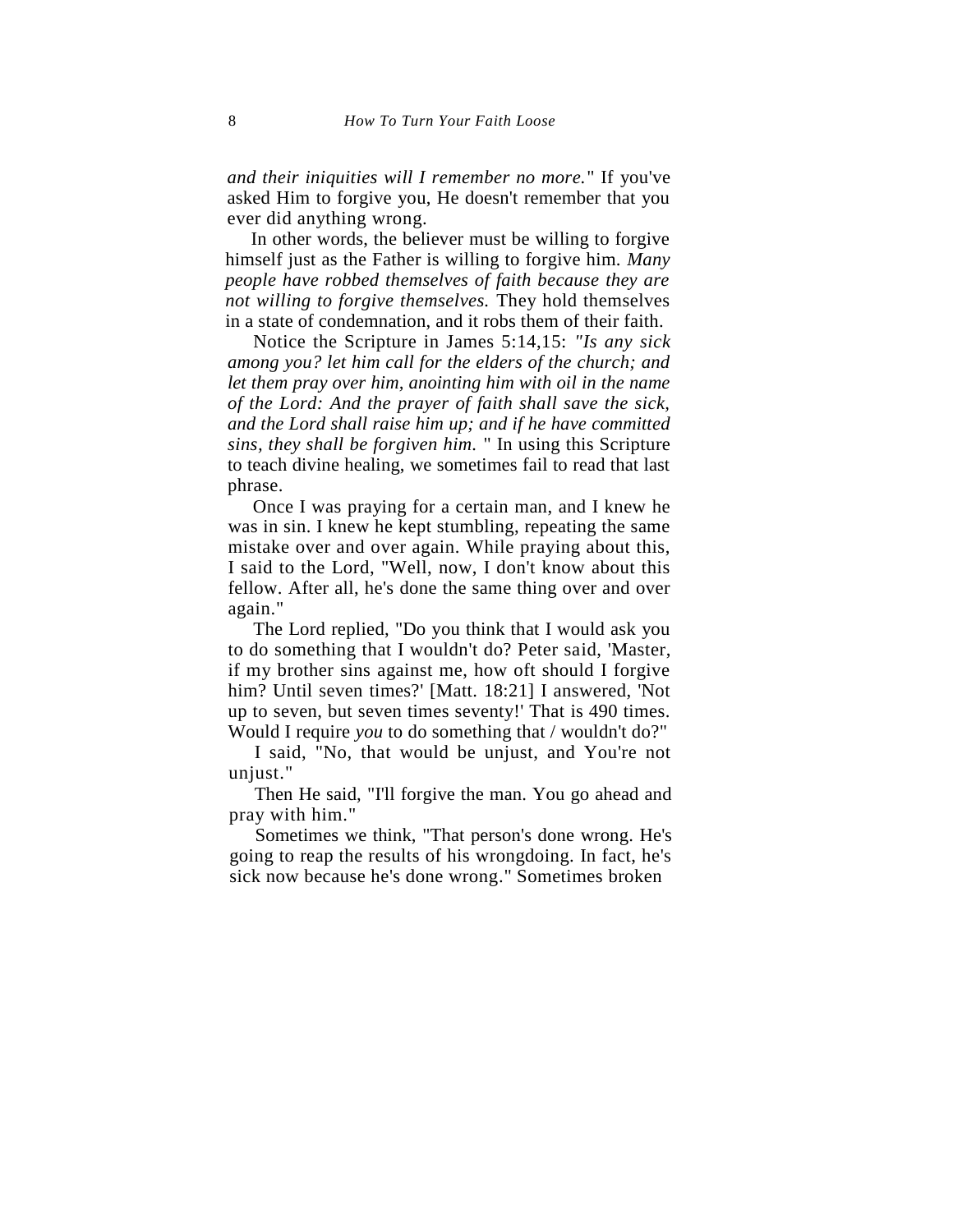fellowship *will* cause sickness, but the Lord says, *"if he have committed sins, they shall be forgiven him.*"

Some people talk themselves right out of faith. They think they must lie on a bed of sickness because they have sinned. But God says, "... *the prayer of faith shall save the sick, and the Lord shall raise him up; and if he have committed sins, they shall be forgiven him"* (James 5:15).

There is forgiveness in healing.

Once I was preaching along these lines at a convention. The district superintendent said to me, "There was a time when I wouldn't have agreed with what you are teaching. But before I became superintendent, we were pastoring in a new church we had built. We didn't have many men in the church, so the women were carrying the burden, doing what they could to make the payments on the building.

"There was one man in the church who was better off than anyone else — he owned a business. But he gave only about a dollar a week, and we needed his support so desperately.

"One morning about 2 o'clock, the telephone rang. This man had broken his ankle. His next-door neighbor, a Roman Catholic, was with him, and they were talking about healing. The neighbor said he thought if I would pray for him, God would heal him.

"(I was sure God *wouldn't* heal him because he was so unfaithful to the Lord's work, but I got dressed and went over to his house anyway.)

"I laid my hand on his ankle and said, 'God, heal him now in the Name of Jesus Christ.' I knew in my spirit that he was healed. He jumped out of bed on that ankle and walked instantly.

"I went on home, but I couldn't keep from wondering why the Lord had healed him. Then the Lord reminded me of the Scripture from James, '... *the Lord shall raise him*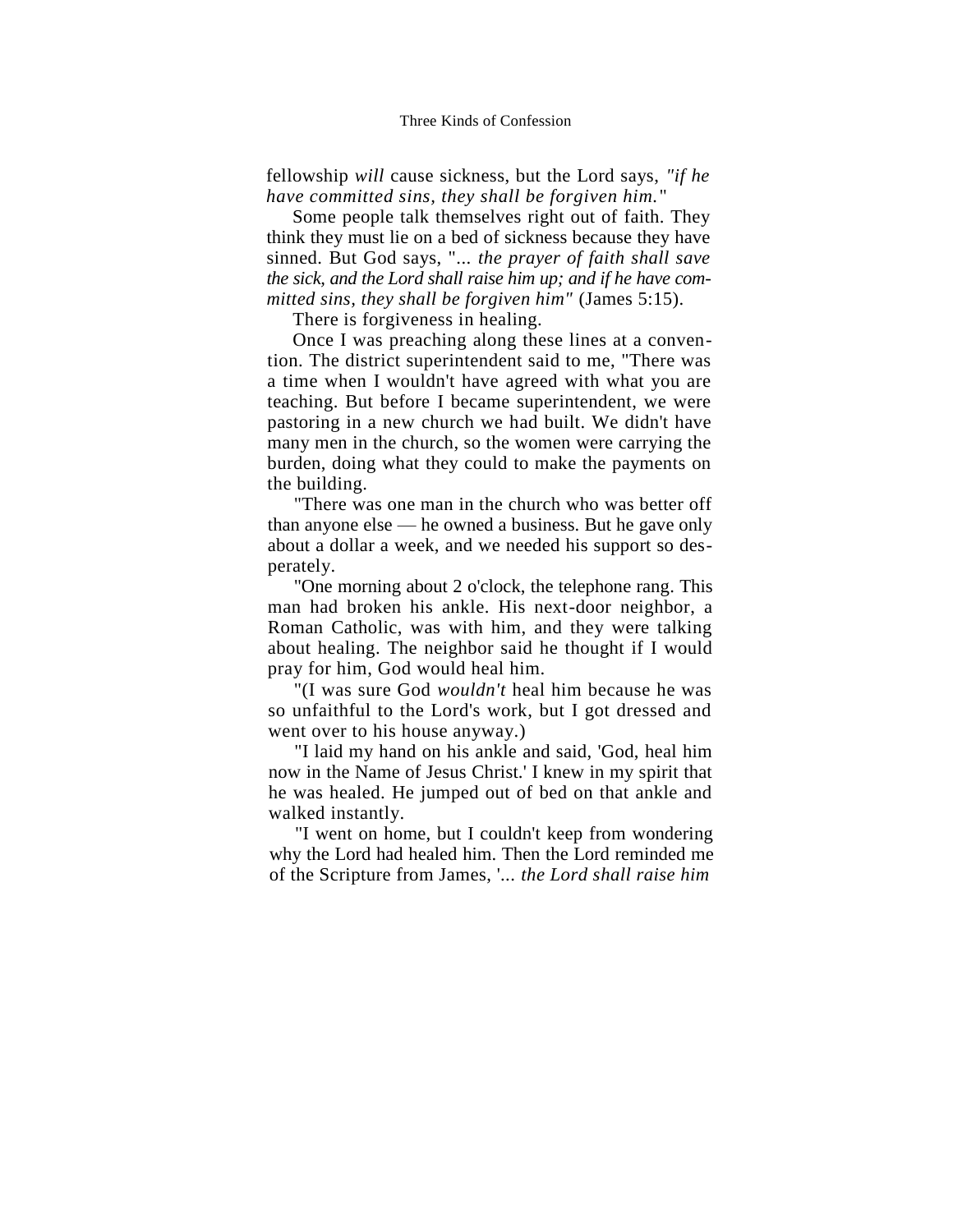*up; and if he have committed sins, they shall be forgiven him.*'

"I knew the fellow had prayed and asked God to forgive him, because I had heard him praying, 'Dear God, forgive me of every wrong.' "

The superintendent continued, "The church grew. When World War II came, about half the people moved away, and it looked like the district was going to have to make the payment on that property. But this man stepped forward and said, 'I'll make the payment.' During the war he paid more than \$4,000 on that property."

HEBREWS 10:1-4

1 For the law having a shadow of good things to come, and not the very image of the things, can never with those sacrifices which they offered year by year continually make the comers thereunto perfect.

2 For then would they not have ceased to be offered? because that the worshippers once purged should have had no more conscience of sins.

3 But in those sacrifices there is a remembrance again made of sins every year.

4 For it is not possible that the blood of bulls and of goats should take away sins.

We see here that the blood of bulls and goats could not permanently erase sins; it could only cover them temporarily. Sin — and sin-consciousness — remained in the heart of man. But God redeemed us from sin-consciousness, as we see in First John 1:9, *"If we confess our sins, he is faithful and just to forgive us our sins, and to cleanse us from all unrighteousness."*

After confessing your sins to God, you should have no more knowledge of them. He doesn't; why should you? Then you can understand the confidence we have when we come to God in prayer, knowing with a certainty that He hears us.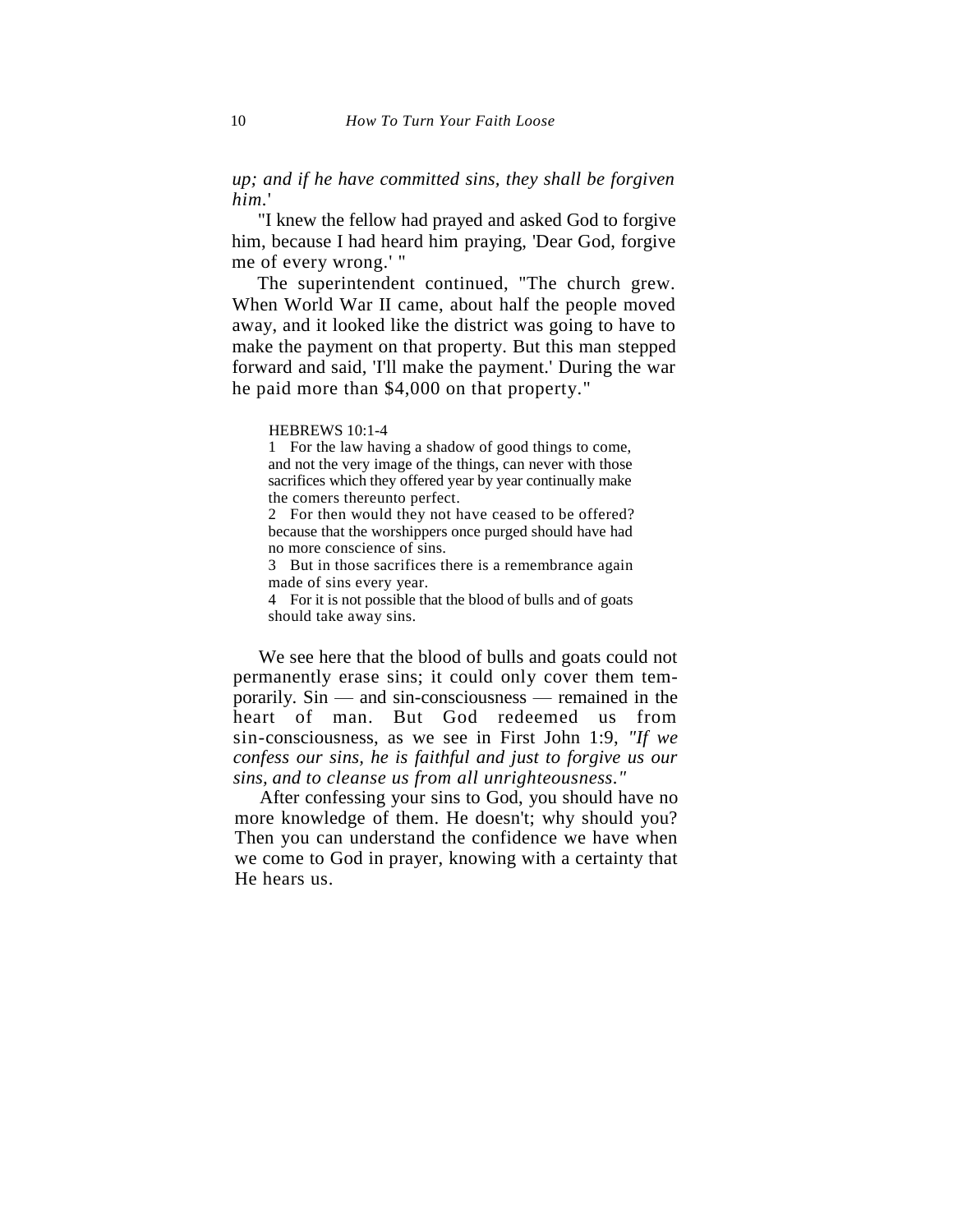## *Chapter 2 Confession*  **—** *The Key to Faith*

*For with the heart man believeth unto righteousness; and with the mouth confession is made unto salvation.*

*—* Rom. 10:10

In the last chapter we discussed confession. Our text refers to confession and salvation, but the text is also true concerning anything else that you receive from God. Why? Because all that you receive from God comes the same way: through faith.

With the heart man believes for healing, and with the mouth confession is made. With the heart man believes for the baptism in the Holy Spirit, and with the mouth confession is made. Everything you receive from God comes this way.

The same thought appears in Mark 11:23: *"For verily I say unto you, That whosoever shall SA Y unto this mountain, Be thou removed, and be thou cast into the sea; and shall not doubt in his heart, but shall believe that those things which he SAITH shall come to pass; he shall have whatsoever he SAITH.*"

In this text, Jesus mentions believing once and confession three times. When the Lord spoke to me about this once, He said, "You'll have to do three times as much preaching about the *saying* part as you do about the *believing* part, because people are not missing it in the believing part; they are missing it in the saying [or confession] part."

Nowhere does the Bible teach that if you just believe in your heart you'll get an answer. It teaches that if you *believe* with your heart and *say* it with your mouth, you shall have whatever you say.

Romans 10:8 says, *"But what saith it? The word is nigh*

**11**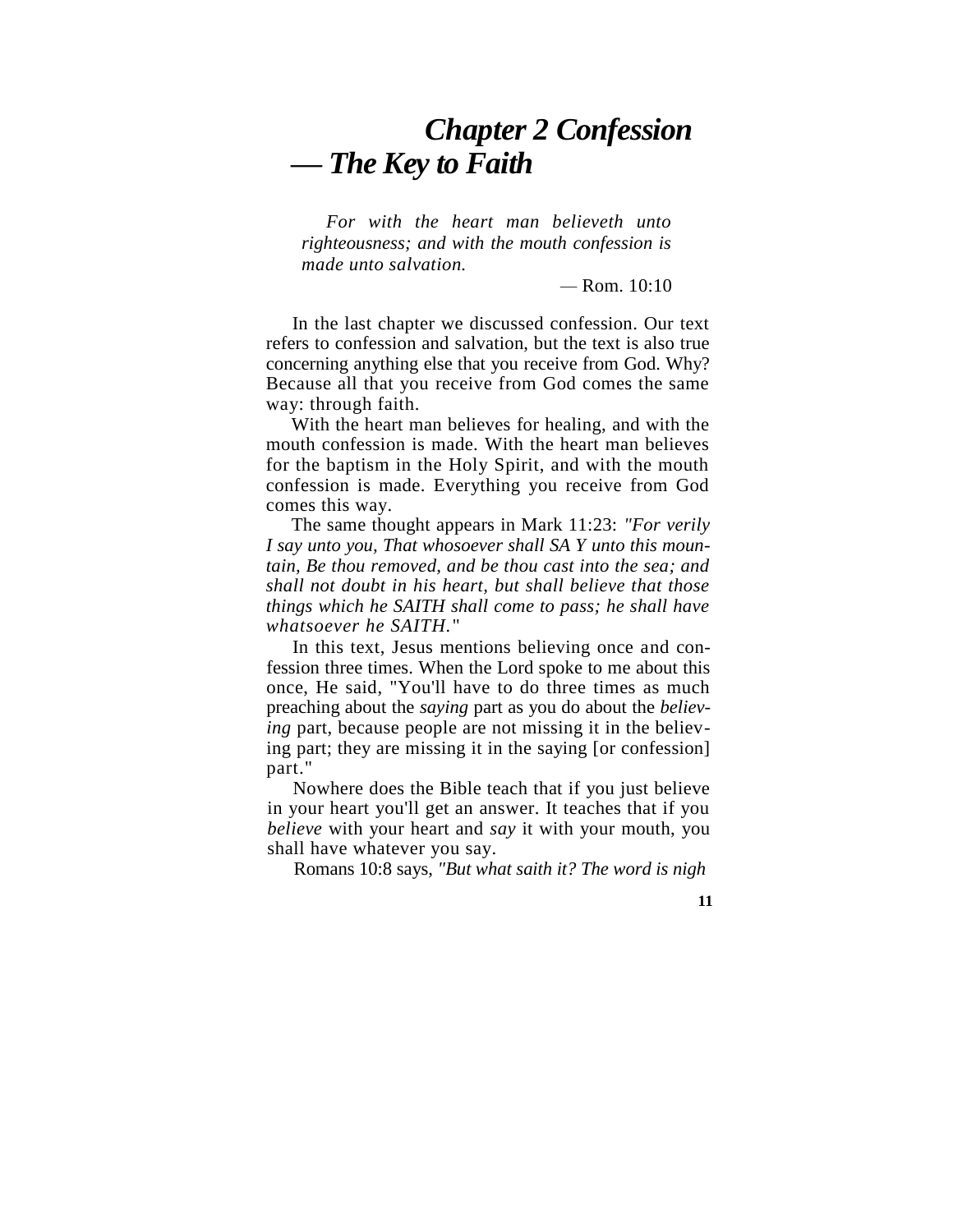*thee, even in thy MOUTH, and in thy HEART; that is, the word of faith, which we preach.*" Notice that the word of faith must be in your *mouth* as well as in your *heart.*

Few Christians have recognized the place that confession holds in our lives. It is unfortunate that whenever we use the word "confession," people invariably think of confessing sin, weakness, and failure. That is the negative side of confession. There also is a positive side — and the Bible has more to say about the positive side than the negative.

The dictionary says that to confess means "to make confession of one's faults, to acknowledge faith in." If we live on only one side of confession and constantly confess our faults and failures, we will grow lopsided in our Christian life, building weakness, sin, and failure-consciousness into our spirits.

Christianity is called "The Great Confession." What is confession?

First, it's *declaring* what we believe to be true.

Second, it's *giving evidence* to what we know in our hearts.

Third, it's *testifying* to the truth that we've accepted.

But we must know what we are to confess. Confession centers around five areas:

*First,* what God in Christ did for us in the Plan of Redemption.

*Second,* what God through the Word and the Holy Spirit did for us in the New Birth and the baptism in the Holy Spirit.

*Third,* what we are to God the Father.

*Fourth,* what Jesus is doing for us now, seated at the right hand of the Father, where He ever liveth to make intercession for us (Heb. 7:25).

*Fifth,* what God is able to do through us, or what His Word will do as we speak it.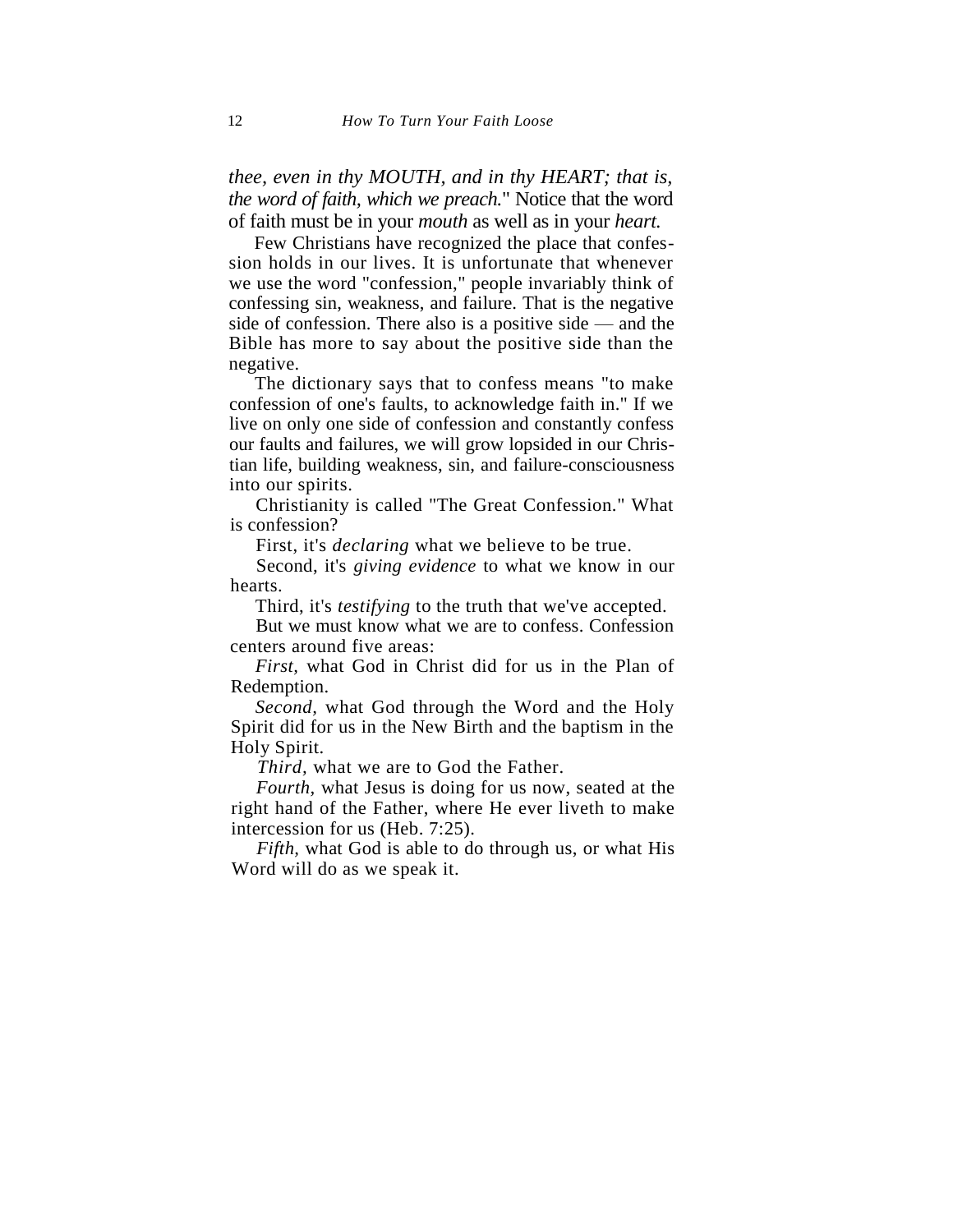You can't confess about things of which you have no knowledge. If you are a witness in a courtroom, it's what you have seen and heard yourself that stands as evidence; your opinion isn't accepted as evidence. Likewise, it's what you personally know about the Lord Jesus Christ and what you are in Him that counts.

Many people know the Lord as their personal Savior, but they don't know their privileges in Him. When people know who they are in Christ and take advantage of that fact, they cannot fail in the Christian life.

In studying the Bible, go through the New Testament — primarily the epistles written to the Church — and underline in red all the Scriptures containing the expression "in Him," "in Christ," and "in whom."

The moment you find them, begin to confess, "This is who I am and what I have." If you'll do that, I'll guarantee that before many days, life will be different for you.

We are not trying to get redemption; *we have it now*  (Eph. 1:7,8). We are not going to have it sometime; *we have it now.*

From what are we redeemed? People usually say, "Well, I'm redeemed from sin." That's part of it, but not nearly all of it.

#### **GALATIANS 3:13**

#### **13 CHRIST HATH REDEEMED US FROM THE CURSE OF THE LAW, being made a curse for us: for it is written, Cursed is every one that hangeth on a tree.**

*We are redeemed from the curse of the law.* In the New Testament, "the law" invariably refers to the first five books of the Bible.

The curse or punishment for breaking God's law is threefold: poverty, sickness, and the second death. But Christ has redeemed us from the curse of poverty; He has redeemed us from the curse of sickness; and He has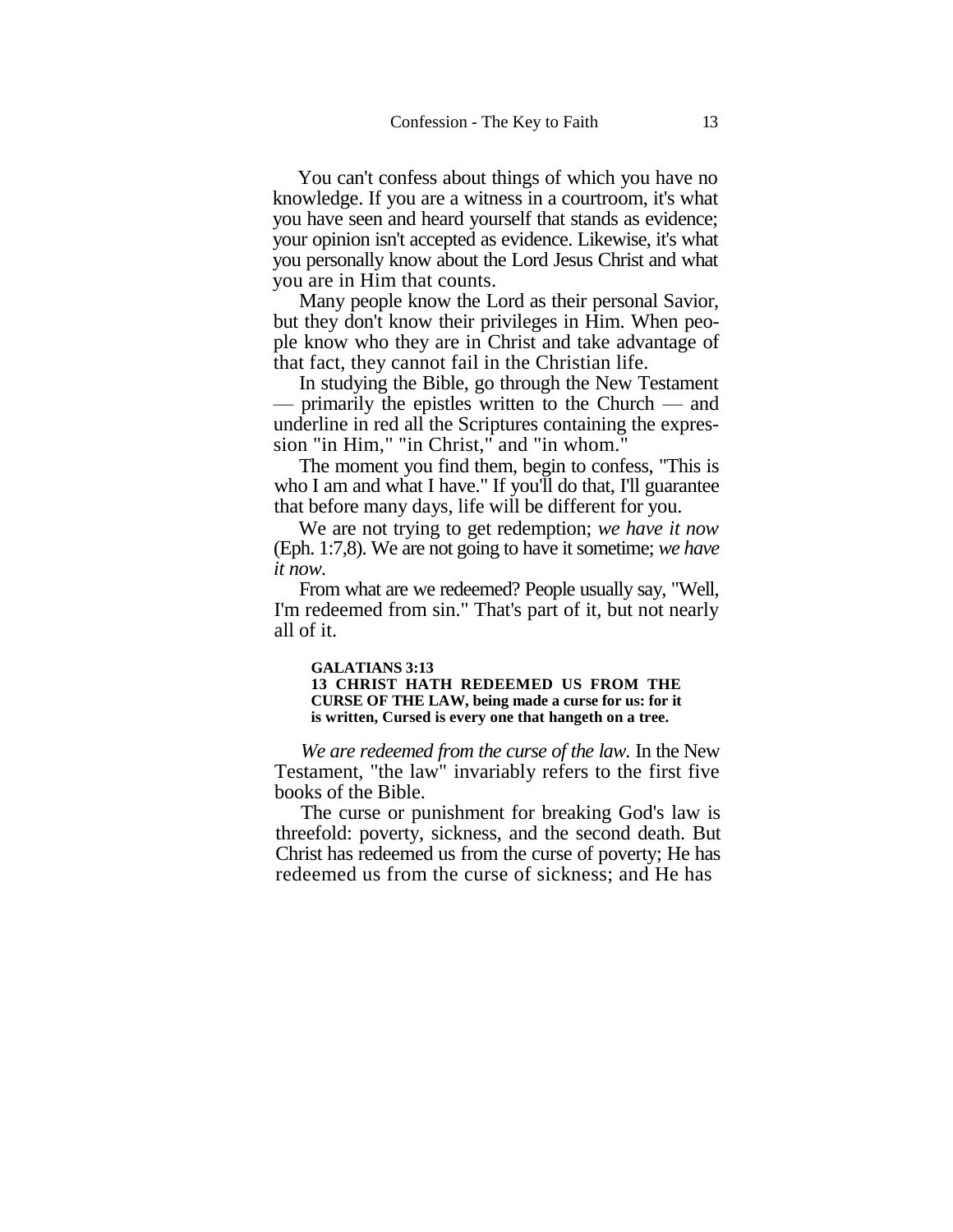redeemed us from the curse of spiritual death.

Some people say that material or financial blessings were only promised to the Jews. But Galatians 3:13,14 says, *"Christ hath redeemed us from the curse of the law, being made a curse for us: for it is written, Cursed is every one that hangeth on a tree: That the blessing of Abraham might come on the GENTILES through Jesus Christ; that we might receive the promise of the Spirit through faith.* " Abraham's blessing was threefold in nature. First, it was a material, financial blessing. Second, it was a physical blessing. Third, it was a spiritual blessing.

In the New Testament, Third John 2 agrees that God wants us to have material, financial, physical, and spiritual prosperity: *"Beloved, I wish above all things that thou mayest prosper and be in health, even as thy soul prospereth.*"

When I discovered this, I was so thrilled I couldn't sleep! Other Scriptures began to come to me, and the Holy Spirit said, "Didn't God put everything here that's here? Don't the Psalms say that the world and the fullness thereof is God's? Doesn't the Bible say that the gold and silver and the cattle on a thousand hills are the Lord's? For whom did God make all those things?"

The Bible says that God made the world and the fullness thereof. Then He made Adam and said, "Adam, I give you dominion over all of it" — over the cattle on a thousand hills, over the silver and gold, the world and the fullness thereof.

Why do the devil and his crowd have it, then? Because Adam committed high treason. He sold out to the devil, and Satan became the god of this world. He is referred to as "the god of this world" in the New Testament (2 Cor. 4:4). But Jesus, the "last Adam" (1 Cor. 15:45), came to redeem us from the hand of Satan!

Romans 5:17 says, *"For if by one man's offence death*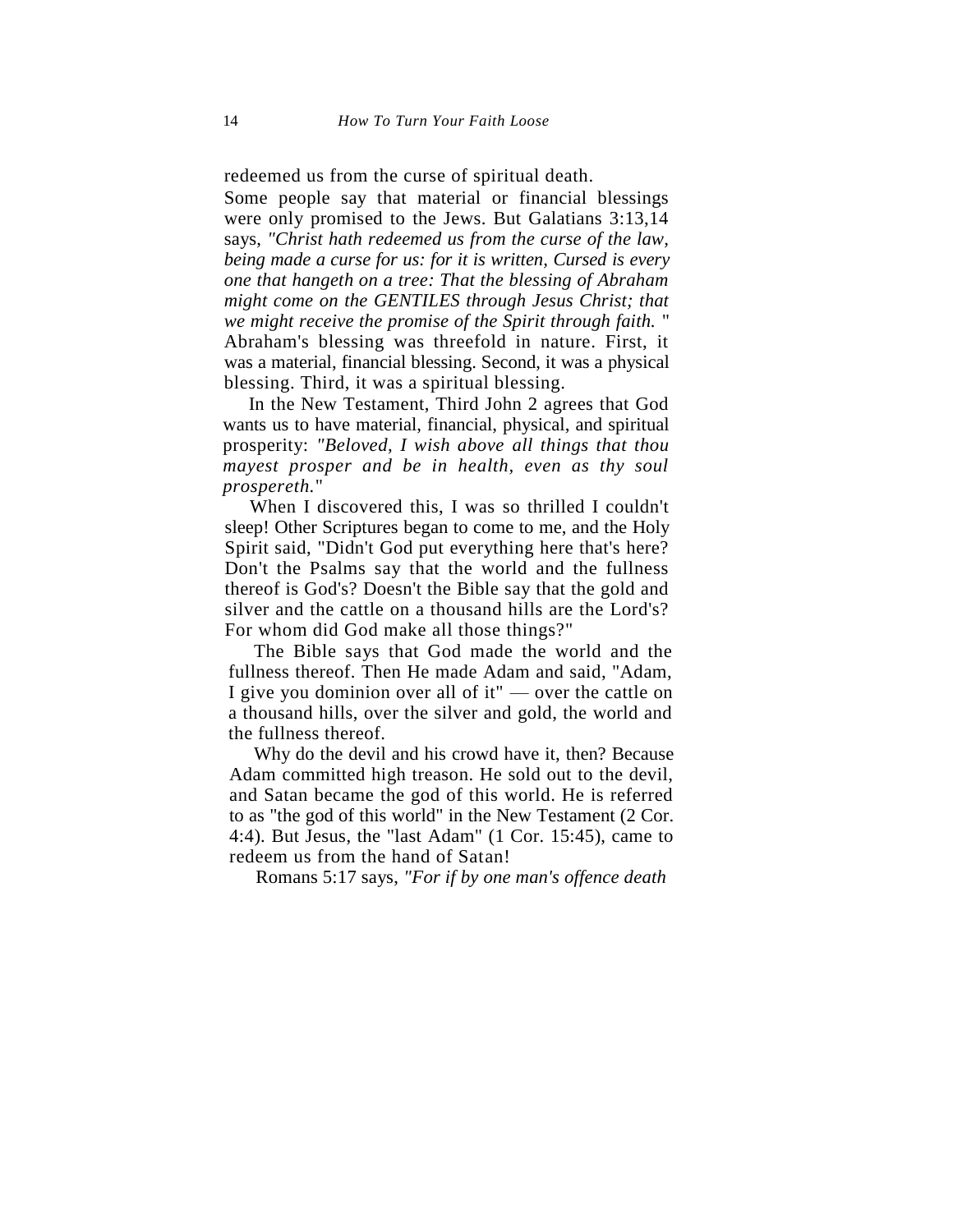*reigned by one; much more they which receive abundance of grace and of the gift of righteousness shall reign in life by one, Jesus Christ."*

Weymouth's translation reads, "those who receive God's overflowing grace and gift of righteousness reign as kings in Life through the one individual, Jesus Christ."

That means we have dominion over our life. We are to dominate, not be dominated. Circumstances are not to dominate us; we are to dominate circumstances. Poverty is not to rule and reign over us; we are to rule and reign over poverty. Disease is not to rule and reign over us; we are to rule and reign over disease. We are to reign as kings in life by Christ Jesus, in whom we have our redemption.

Galatians 3:29 tells us, *"And if ye be Christ's, then are ye Abraham's seed, and heirs according to the promise.* " And the seventh verse of that chapter says, *"Know ye therefore that they which are of faith, the same are the children of Abraham.'"* Thank God, Abraham's blessing is mine!

Did God put cattle, silver, and gold here on earth for the devil and his bunch? We know that God loves a sinner, but does He love the sinner more than He loves His own children? No! He put these things here for His people to enjoy. He wants us to have the best!

Jesus, who came to introduce the Father to us, said, *"If ye then, being evil, know how to give good gifts unto your children, how much more shall your Father which is in heaven give good things to them that ask him?"* (Matt. 7:11).

How many of you parents want your children to go through life sick and afflicted or without enough money to live on? None of us wants that for our children.

God has made provision for us through Christ Jesus. The Lord once said to me,- "Don't pray for money anymore. You have authority through My Name. I have already put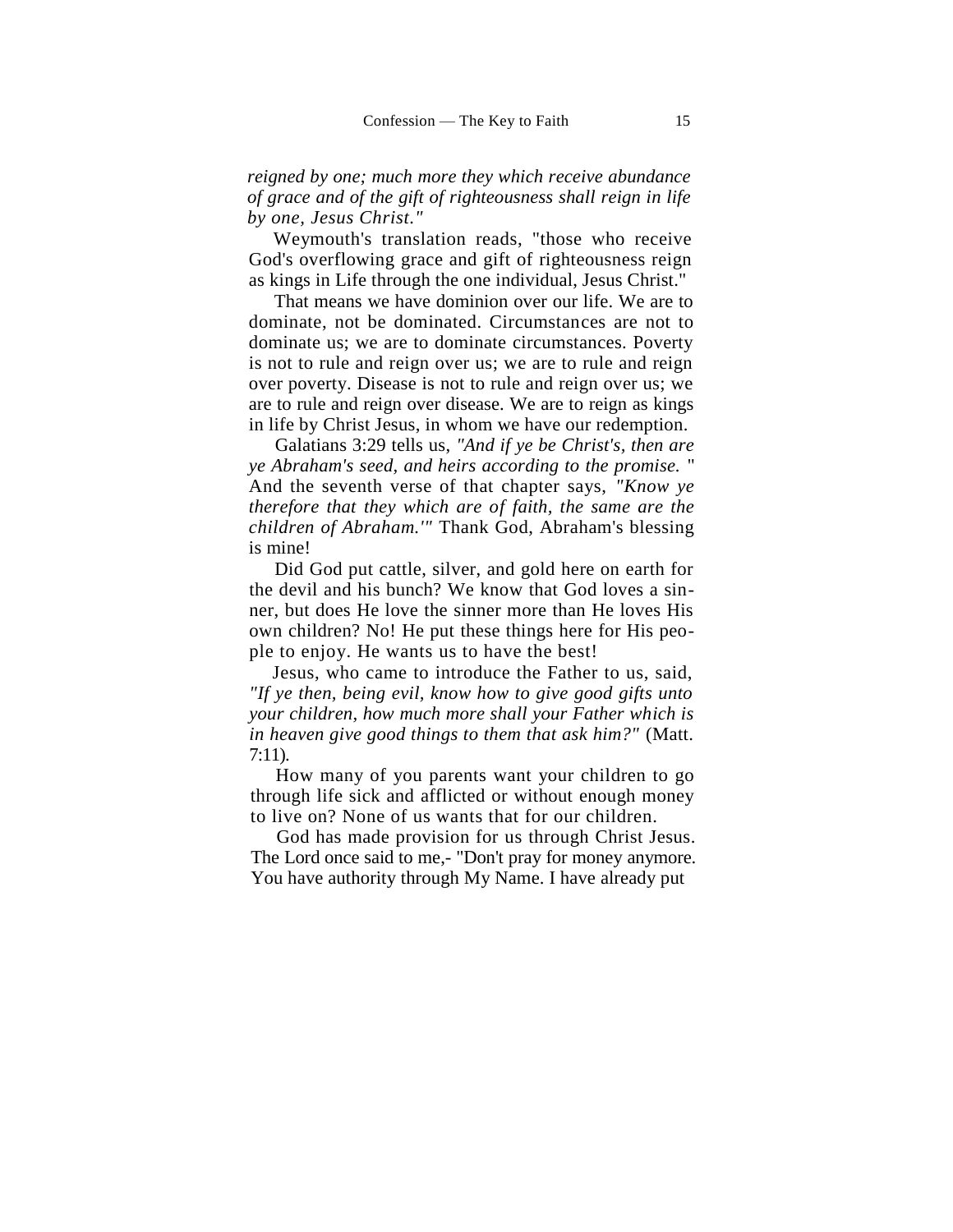gold, silver, and cattle on a thousand hills. Instead of praying that I will do it, simply say, 'Satan, take your hands off my money.' Claim what you need."

I said, "Just how do I do that, Lord?"

He said, "If you need \$200 this week, say, 'Satan, take your hands off my money. I claim \$200 this week.' "

With fear and trembling, I tried it. (God will allow a little unbelief in you when you don't know some things for sure. After a while, though, He expects more of you.)

When I got to the next church I was to preach in, I said, "Lord, if I get what I need, this principle will have to work, because the last time I preached here they only gave me about \$60 a week. I'm going to ask for an amount I know they would think is impossible." (Never limit yourself to believing just for the possible; believe for the *impossible* as well.)

So I said, "Satan, take your hands off my money. I claim \$150 this week!"

I was supposed to be there only a week, but as it turned out, I was there 10 days. So I said, "Lord, I'm claiming \$200 for these 10 days. And, Satan, take your hands off my money."

Up to this point, I had been poverty-stricken. When the pastor passed the offering plate, I received \$240! After that when I went back to churches where I had been before, I preached prosperity to them, and I received twice as much from those churches as I did the first time, just by using this key.

Thank God, I'm not under the curse, for Jesus has set me free! As the chorus says, "For sickness I've health, for poverty, wealth, since Jesus has ransomed me."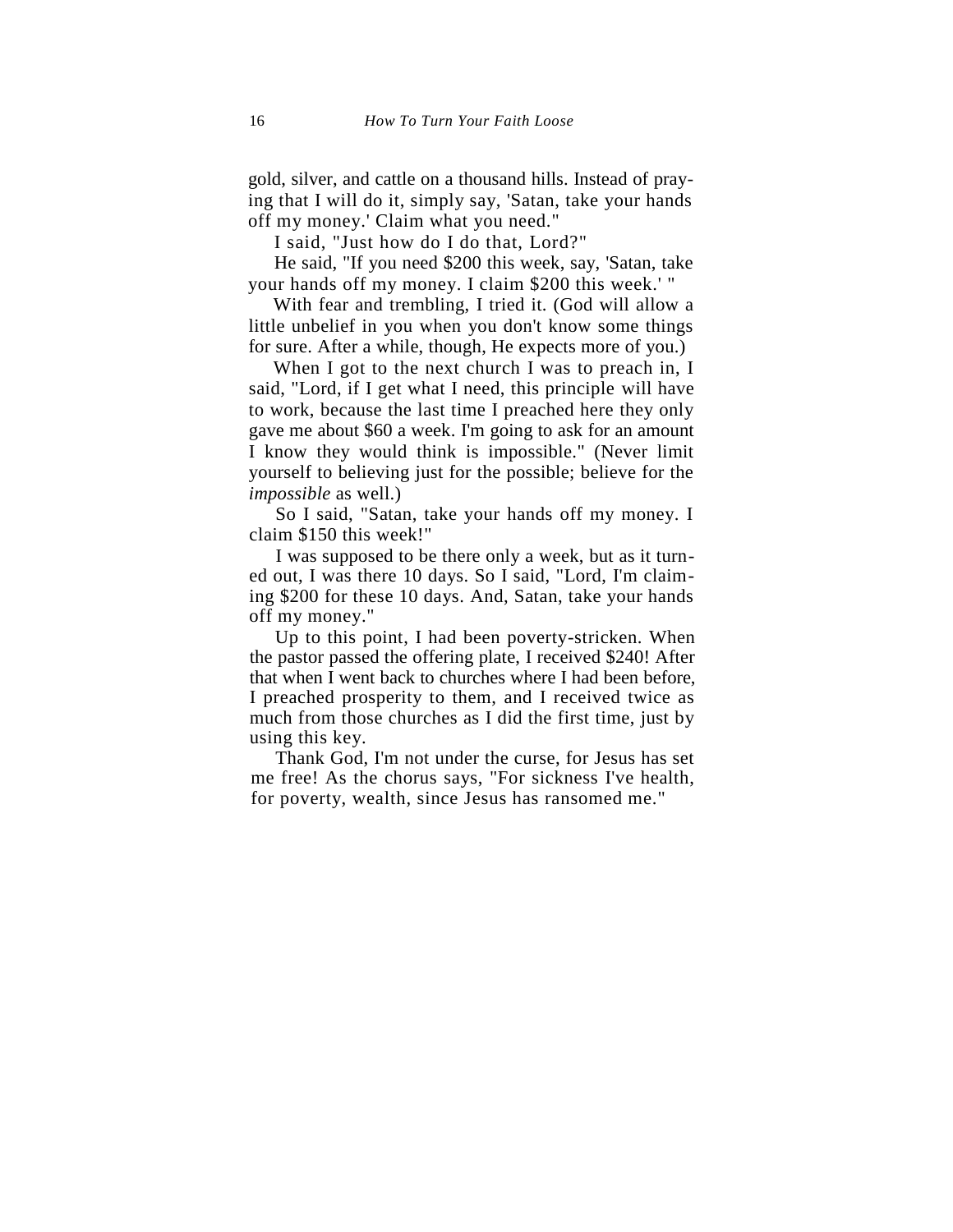## *Chapter 3 A Positive Confession*

Jesus said, ".. *.whosoever shall SAY unto this mountain, Be thou removed, and be thou cast into the sea; and shall not doubt in his heart, but shall believe those things which he SAITH shall come to pass; he shall have whatsoever he SAITH"* (Mark 11:23).

You always can tell if a person's believing is right or wrong by what he says. If his confession is wrong, his believing is wrong. If his believing is wrong, his thinking is wrong. If his thinking is wrong, it's because his mind has not been renewed with the Word of God.

I never have been able to understand how anybody could think he can get help from God apart from His Word. God moves in line with His Word. We should treat His Word with the same reverence we would treat Jesus if He were here in the flesh.

Once when I was preaching in a certain city, a pastor from another denomination called my host pastor. I was in the room when he called and I could hear every word they were saying. The man calling was complaining about the sermon I had preached the night before.

The pastor said, "Well, it's all in the Word. I followed him, and it's Bible."

The other pastor argued, "We just don't believe it like that!"

"Well, you don't believe the Bible, then," my friend said.

The other pastor said, "Well, I've preached it my way for 25 years, and right or wrong, *Bible or no Bible,* I'm going to stay with it."

In the next meeting I held, one of the Sunday School teachers had her feelings hurt by something the pastor's brother had preached. She started calling the pastor about it. (Once she called him at 3 o'clock in the morning.) She

**17**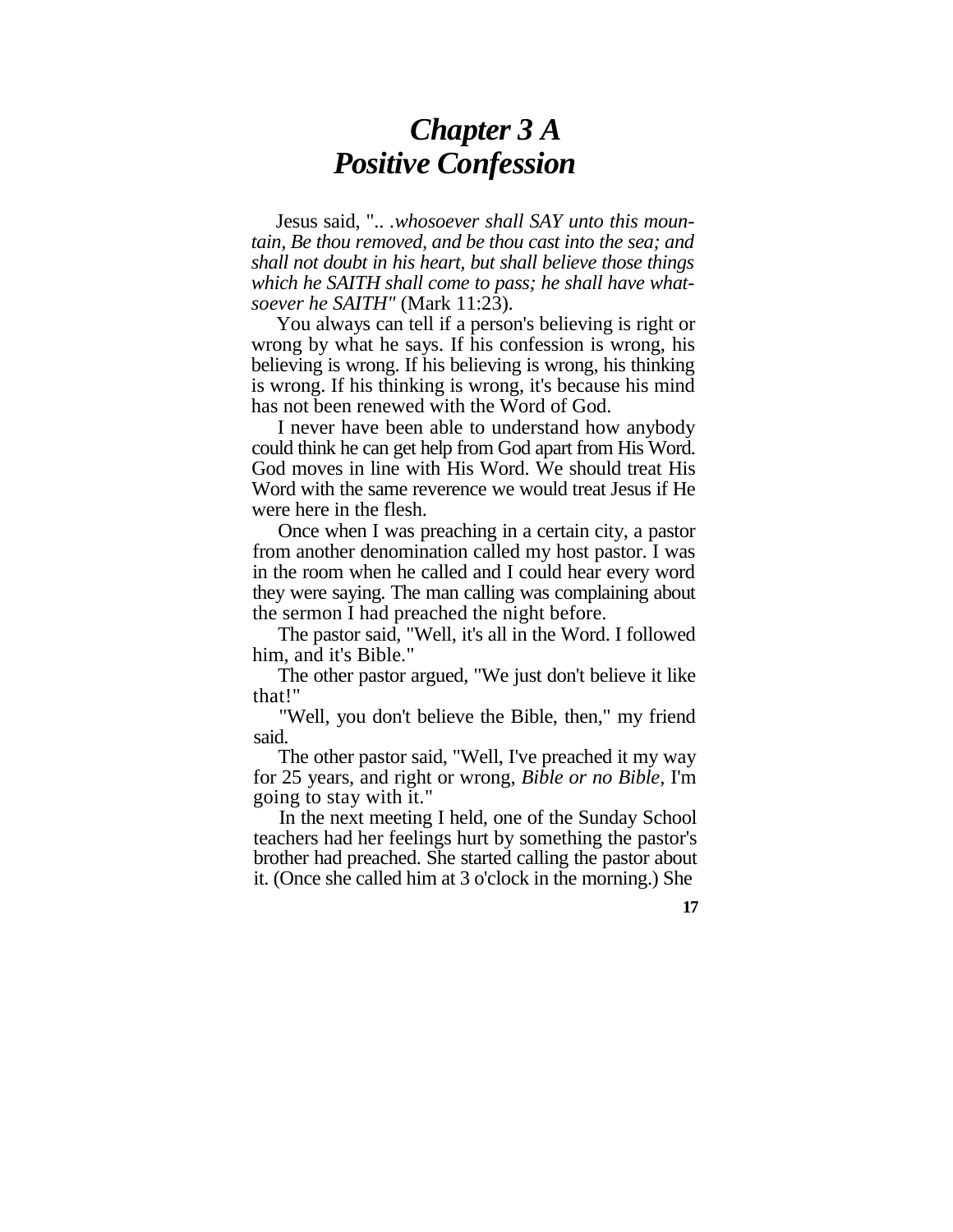called him over my sermon, too.

She asked, "Brother, are you asleep?"

He said, "Certainly, sister. It's time all intelligent people were."

She said, "Did you agree with what Brother Hagin said in his sermon?"

"Certainly I did," he replied. "And I've told you again and again in no uncertain terms, that's what the Word of God says. And sleepy as I am right now, I could quote you 25 Scriptures concerning this. How many Scriptures could you quote?"

"Well, not any," she said, "but I just don't accept it."

He said, "I tell you, it's scriptural, and I want you to quit calling me at 2, 3, and 4 o'clock in the morning. It's not necessary. Maybe *you* can't sleep, but / can, and I can't tell you anything I haven't already told you. If you're not going to accept the Bible, then no one can help you."

She said, "I've been teaching Sunday School in this church for 21 years, and I've always taught that a different way. I've raised my children that the Bible teaches it this way, and *Bible or no Bible,* I'm going to stay with it."

God has given us His Word to get our thinking straightened out. If my thinking is not in line with God's Word, I'm certainly going to change my thinking.

Whenever the word "confession" is used, we usually think of sin and failure, but that's the negative side of it. There is a positive side as well, and the Bible has more to say about that than the negative. Confessing, as we mentioned earlier, is affirming something we believe.

God works through us by His Word as we speak it forth. Jesus said, "Go teach." We carry the Word, but if we don't give it out, we won't accomplish anything and our prayers will be in vain. If someone is lost, for example, you would be wasting your time praying for God to save him if nobody carries the Word to him.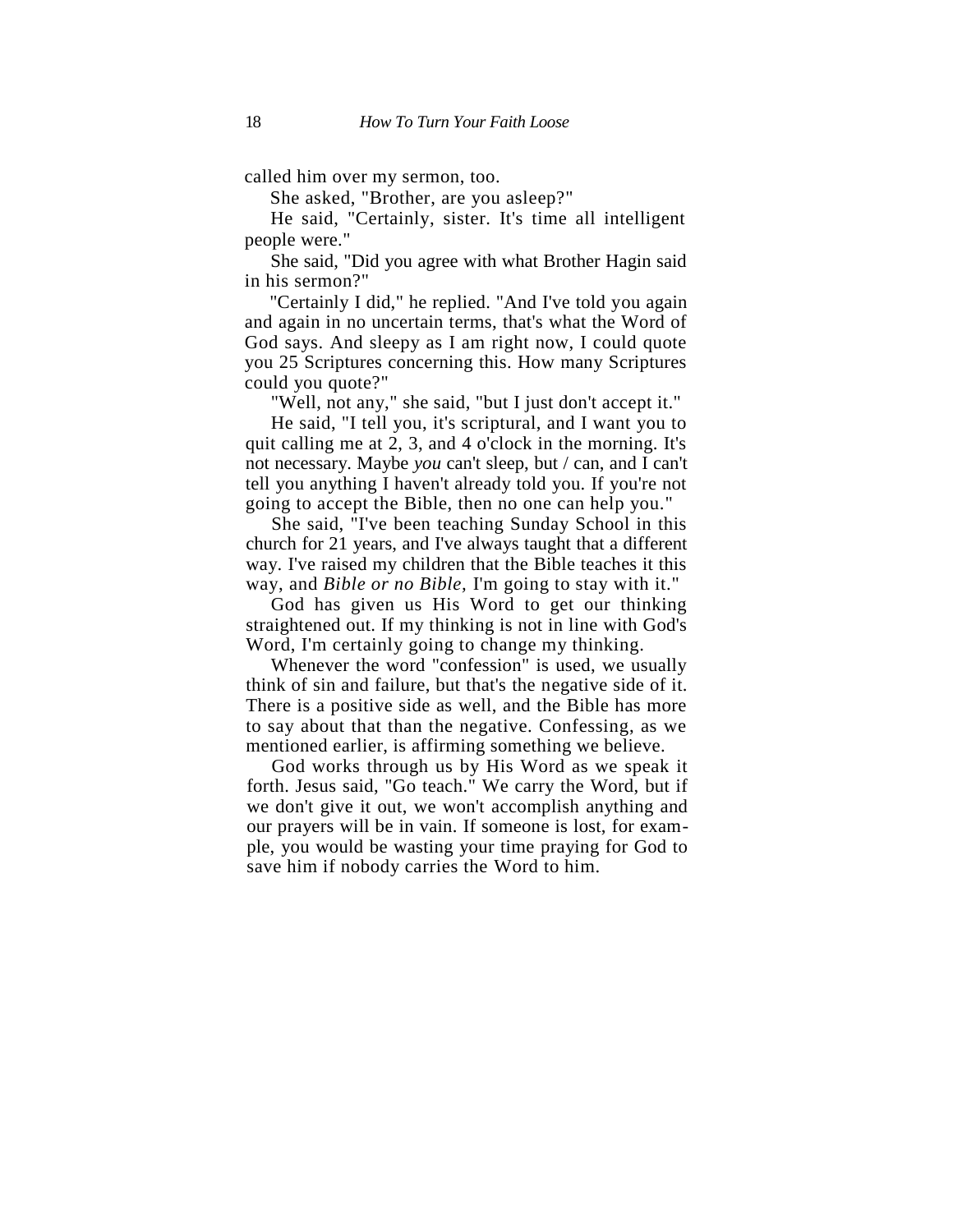If we could just pray and get people saved, we wouldn't need to send missionaries to preach the Word. We could just pray all the heathen into heaven. But the Holy Spirit and the Father work only in conjunction with the Word.

Jesus said in Mark 16:

#### **MARK 16:15-20**

**15 And he said unto them, Go ye into all the world, and preach the gospel to every creature.**

**16 He that believeth and is baptized shall be saved, but he that believeth not shall be damned.**

**17 And these signs shall follow them that believe; In my name shall they cast out devils; they shall speak with new tongues;**

**18 They shall take up serpents; and if they drink any deadly thing, it shall not hurt them; they shall lay hands on the sick, and they shall recover.**

**19 So then after the Lord had spoken to them, he was received up into heaven, and sat on the right hand of God. 20 And they went forth, and preached every where, the Lord working with them, and confirming the word with signs following.**

Notice that the Lord confirmed *the Word.* He didn't do a thing until they preached *the Word Signs* don't follow an individual; they follow *the Word.* Give out *the Word,*  and the signs will take care of themselves!

In the last church I pastored, I became greatly concerned because there weren't enough signs following my ministry. I shut myself up in the church and prayed for days at a time, saying to the Lord, "People are saved occasionally, healed, and filled with the Holy Spirit, but not many. There are just not enough signs following!"

The Lord said to me, "You have been praying that I'd confirm my Word and that signs would follow. But all you have to do is preach the Word and I'll do it. If you'll preach the Word, the signs will follow. // *the signs aren't following, then you're not preaching the Word.'"*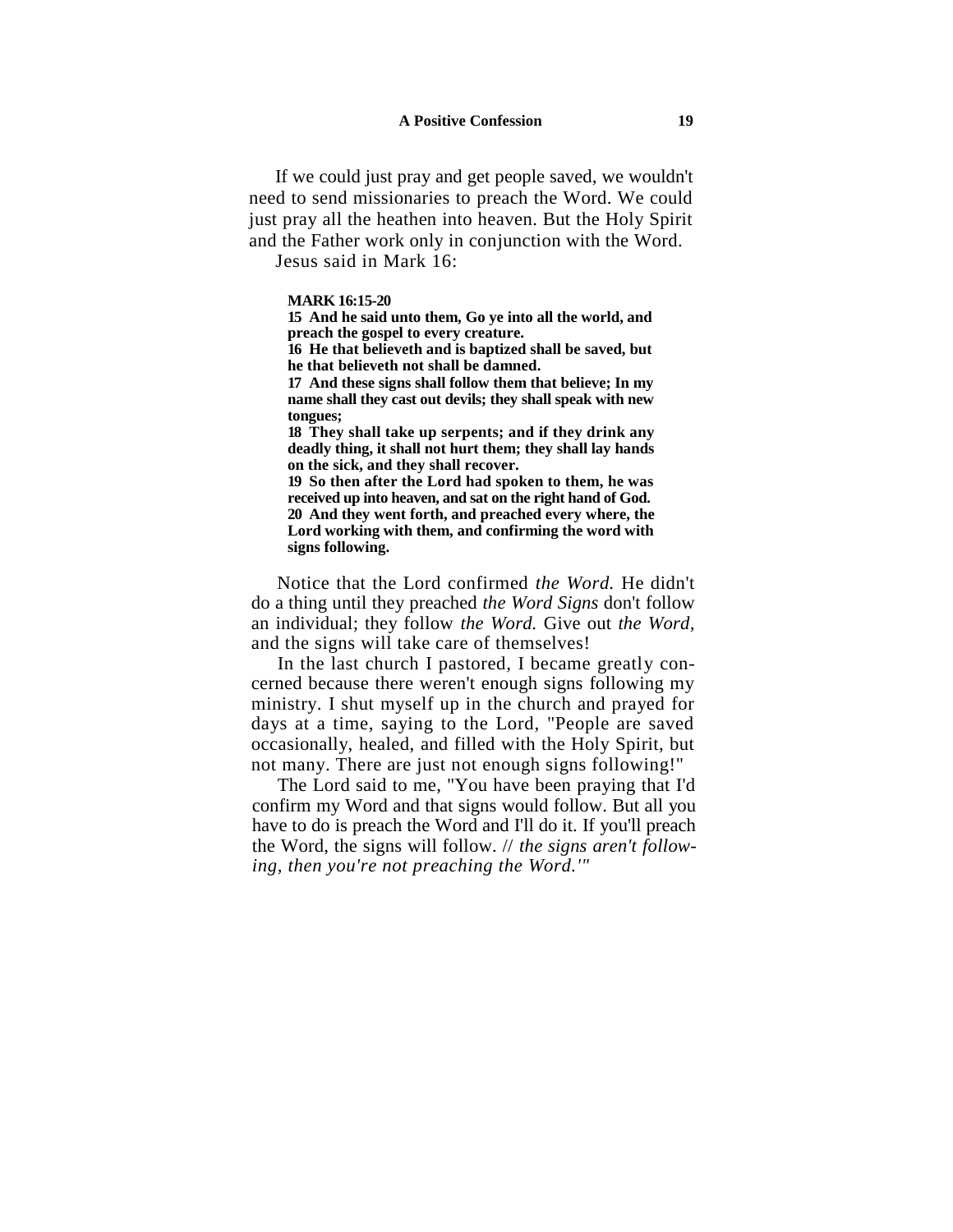That startled me. I almost felt insulted! I said, "Lord, You know I've always been a *stickler* for the Word."

He said, "Check up on what you're preaching, and see to it that you preach the Word."

I began to examine my sermons, and to my utter astonishment I found that I was preaching about 60 percent Word, 30 percent tradition, and 10 percent unbelief. I started correcting the way I said things, and sometimes in the pulpit I would stop and say, "No, that's unbelief, folks. I take that back" or "That's tradition. I'm not going to say that."

Some said, "But we've been saying that in Full Gospel circles for 30 years."

I said, "It's still tradition, and God won't confirm that with any signs." Soon we started having signs. And I found that the more Word I preached, the more signs I had.

To be a successful Christian, you must know what you are in Christ. When you know that and think in line with that — believe and confess that — then there is no failure in you. As I suggested in the last chapter, find all of the Scriptures about "in Him" and "in whom" (they are listed in my minibook entitled *In Him),* and begin to confess, "This is who I am and what I am." You'll find life will be different for you.

People have said to me, "I've read all those Scriptures, but they don't seem real to me."

I always replied, "Have you confessed it is so?"

One woman said, "Yes, but it isn't in my life."

I said, "God says it's so."

"Yes, but I know it's not," she said.

"Well," I said, "either you or God is lying about it, then. He says it's so and you say it isn't. You're looking God right in the face, so to speak, and saying, 'You're a liar. Your Word is a lie; it isn't so.' Start confessing it is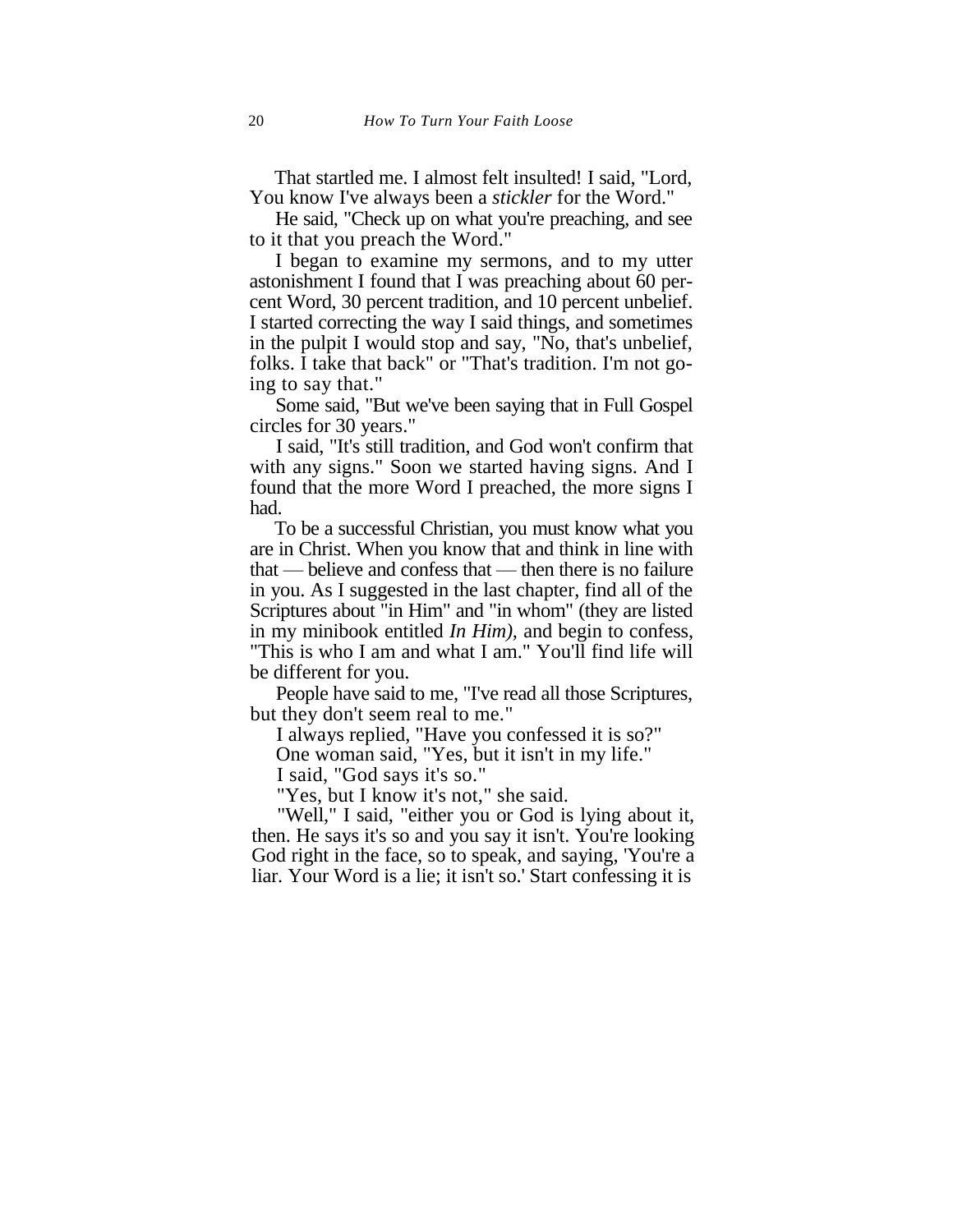so, because the Bible says it is."

She went off mumbling, "Yes, but I know it's not."

How in the world can people like that ever be victorious? There are some people who just won't accept things as the Bible says they are. Some won't believe even when it happens.

It's believing — it's thinking in line with God's Word — confessing, talking, saying, affirming, witnessing to what God's Word says — that counts. That's what will put you over.

There are Scriptures that do not have "in Him," "in whom" or "in Christ" in them, yet they infer something that we do have in Him. For example, Colossians 1:13 says, *"Who hath delivered us from the power of darkness, and hath translated us into the kingdom of his dear Son.* " In Him we are delivered from the authority of darkness, for the word "who" in this Scripture refers to God.

Also, we read over in First John 4:4, *"Ye are of God, little children, and have overcome them: because greater is he that is in you, than he that is in the world."*

The Old Testament counterpart is found in Isaiah 41:10, *"Fear thou not; for I am with thee: be not dismayed; for I am thy God: I will strengthen thee; yea, I will help thee; yea, I will uphold thee with the right hand of my righteousness.*"

In the New Testament we read in Romans 8:31, *"What shall we then say to these things ? If God be for us, who can be against us?"* That's the best reason in the world not to be afraid, because He is with us and is in us. Sometimes in trying to help people we say, "The darkest hour is just before the dawn," or "Don't worry; things will get better tomorrow." But God gives us the best reason in the world not to fear.

Again and again we read in God's Word, "Fear thou not." God sent a message through the prophets, "Fear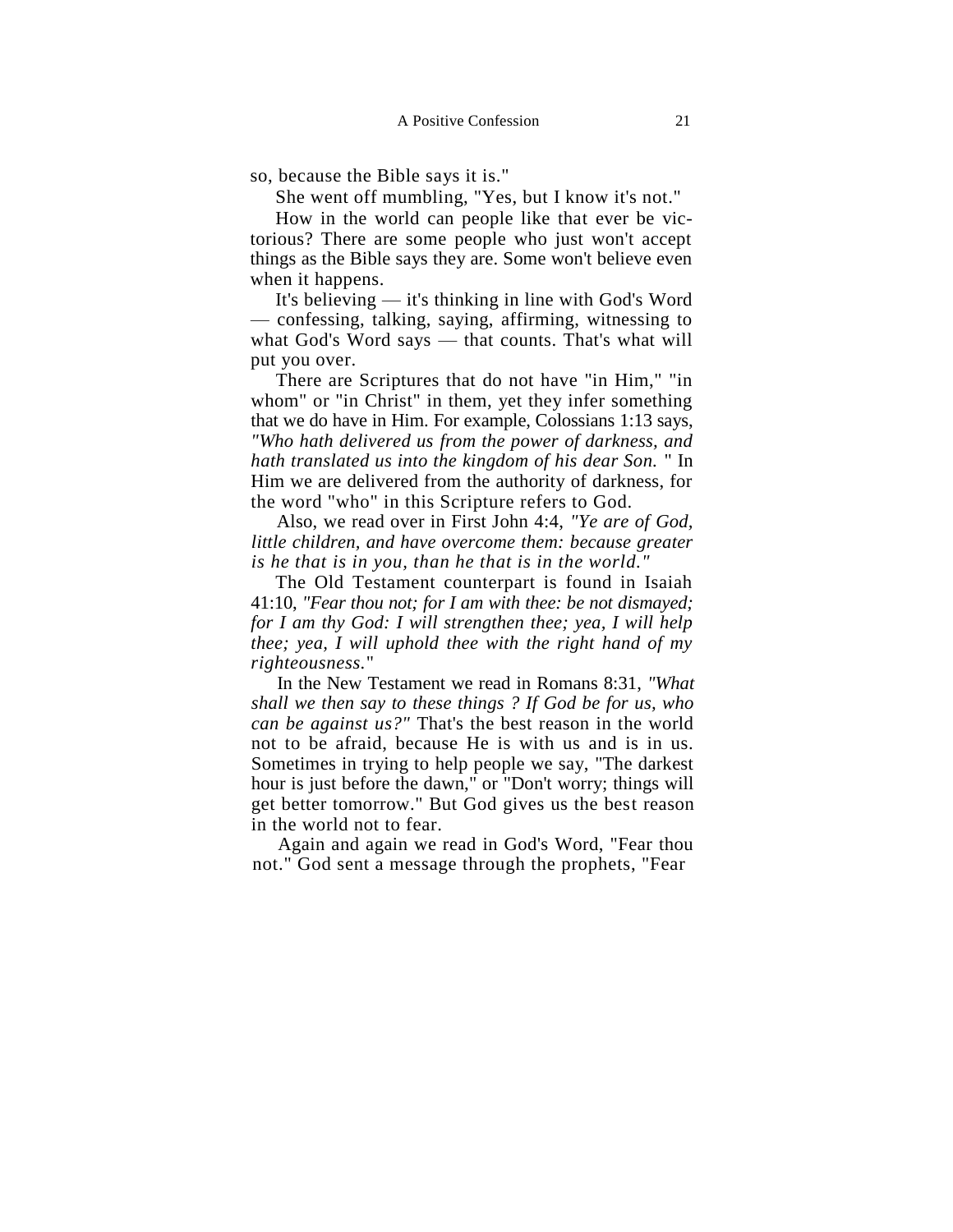thou not." Jesus said to Jairus, when he learned his daughter had died, "Fear not, only believe."

If God had only said, "Don't be afraid" and nothing more, I might reply, "I can't help it." But notice He added, "for I am with thee."

Can you really believe that He is *with* you and still be afraid? No! Can you really believe that He is *in* you and still be afraid? No! If you are afraid, it's because you are doubting Him.

"Yes," somebody might say, "but you don't understand. I am so weak."

God said, "I will strengthen thee."

"Yes, but you just don't understand. I feel so helpless." God said, "I will help thee."

"Well, you pray for me that I'll hold out faithful to the end."

God said, "I'll uphold thee."

Thank God, we already have gotten our answer!

*"Fear thou not, for I am with thee* . . .." Our confession can be, "God is with me."

*"Greater is he that is in you, than he that is in the world*  .. . ." We can fearlessly say, "God is in *me* now."

You may be facing some task that seems impossible. Instead of saying how impossible that task is, look to Him and say, "God is in me now." You will find that your confession of faith will cause Him to work in your behalf. You can face life fearlessly, because you know that greater is He that is in you than any forces that can be arrayed against you. This should be your continued confession.

There is no faith without confession. Confession is faith's way of expressing itself. Faith, like love, is of the heart (or spirit). There is no love without word or action. You can't reason love into people, and you can't reason love out of them — it's of the heart.

Faith is of the spirit, and there is no faith without con-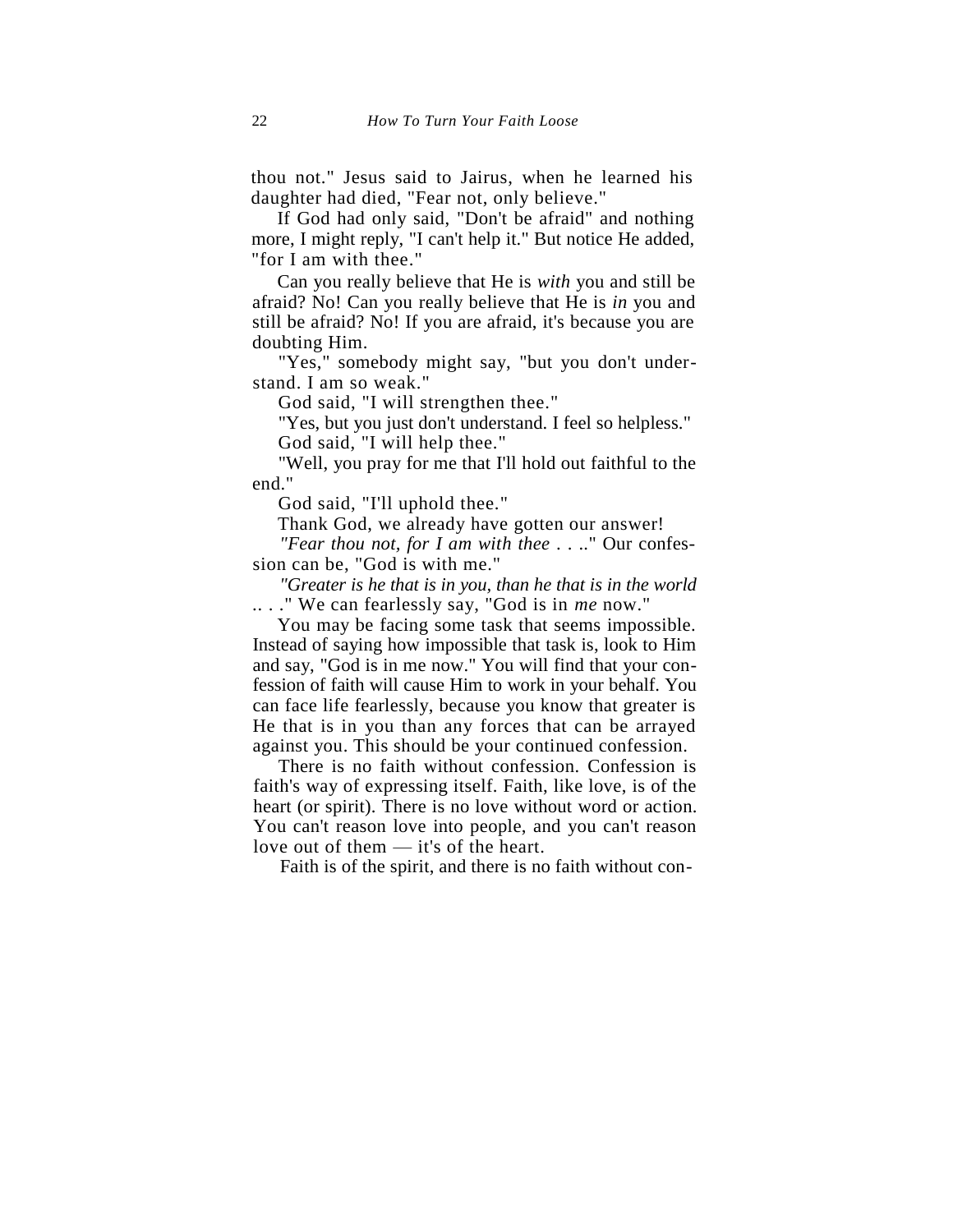fession. *Faith, then, grows with your confession.* The confession of the believer does several things: First, it reveals your position — spiritually and naturally. Second, it sets the boundaries of your life — you don't receive beyond what you say. (If you say you can't, then you can't. You get nothing. But if you say you can, then you can.) The reason the majority of Christians are weak even though they are earnest is that they have never been bold enough to declare what they are in Christ.

How do you do this? First you must realize how God looks at you, and confess it. (Scriptures about this are found primarily in the epistles written to the Church.)

Then boldly confess what the Word declares you are in Christ. As you do this, your faith will abound.

Remember that faith will never develop beyond your confession. Your consistent confession of your relationship to the Father, the work Jesus is doing for you now in heaven, and what the Holy Spirit is accomplishing in and through you will build a solid, positive faith life.

You will not be afraid of anyone or anything. You will not be afraid of Satan or any of his works. You will face life full of faith and with the attitude of a conqueror. *But you will never be a conqueror until you confess you are one.* If you wait to *become* a conqueror before you believe you are one, you are mistaken. You have to *confess* it first to become one. *Faith's confessions create reality.*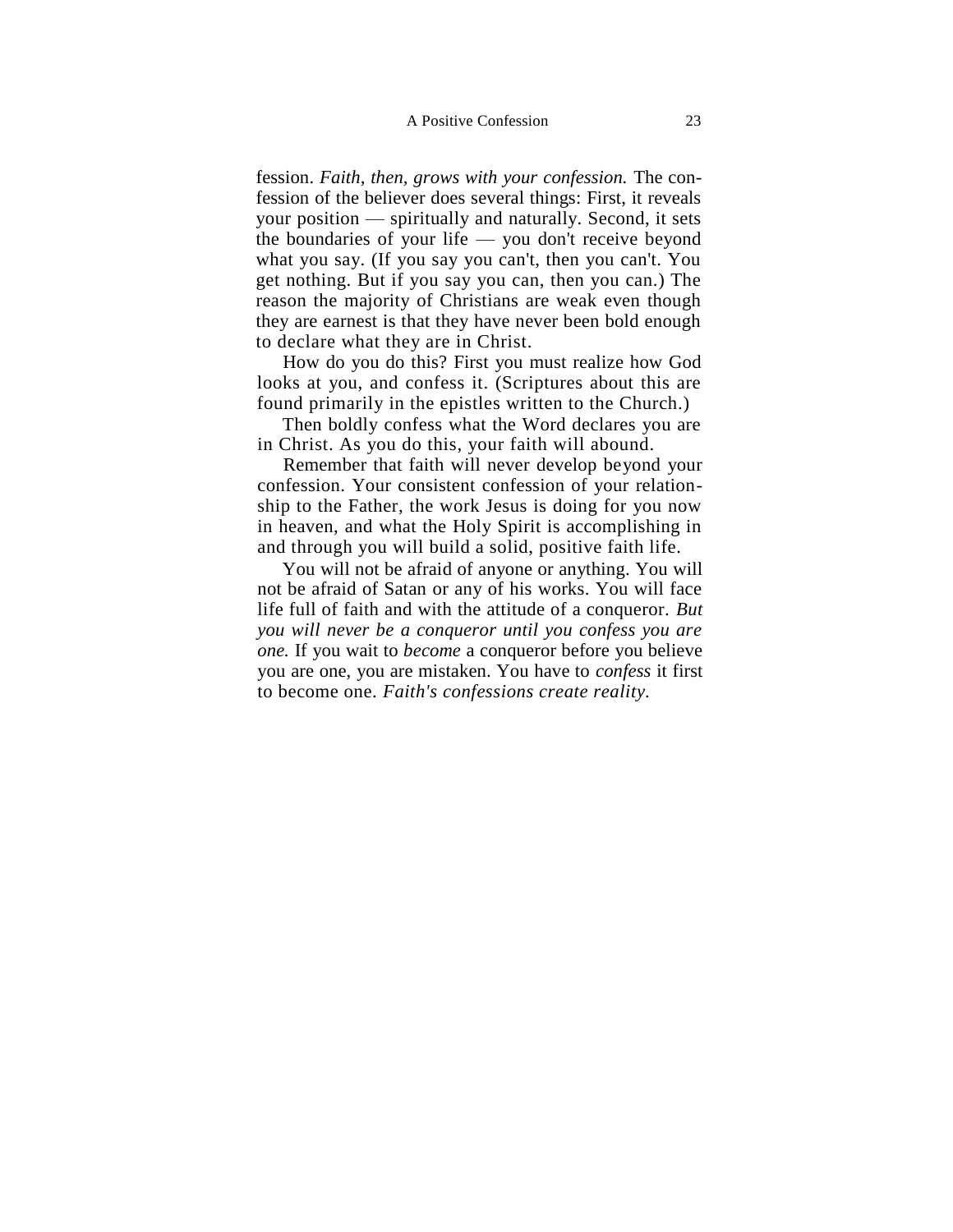## *Chapter 4 Right Confession* **—** *Door to the Supernatural*

The Bible contains God's thoughts — and, of course, God's thoughts are different from man's. The Bible says in Isaiah 55:

#### **ISAIAH 55:8,9**

**8 For my thoughts are not your thoughts, neither are your ways my ways, saith the Lord.**

**9 For as the heavens are higher than the earth, so are my ways higher than your ways, and my thoughts than your thoughts.**

You may not always understand everything the Bible says with your natural mind, because your mind hasn't been renewed — but the Word still works. It works by *saying,* or it works by *praying.*

*In Mark 11:22 we read, "Have faith in God"* (or, the God-kind of faith). And in the 23rd and 24th verses we read, *"For verily I say unto you, That whosoever shall SAY ... and shall not doubt in his heart, but shall BELIEVE... What things soever ye desire, when ye pray, BELIEVE that ye receive them, and ye shall have them.*"

*The Amplified Bible* reads, "For this reason I am telling you, whatever you ask for in prayer, believe — trust and be confident — that it is granted to you, and you will [get it]."

The greatest things that will ever happen to you will be when you move into the spiritual realm. There is a spiritual realm to enter into. Your intellect and physical senses will fight you every step of the way to keep you from moving into this realm, because if the natural mind isn't renewed by the Word of God, it wants to hold you in the natural realm.

**<sup>24</sup>**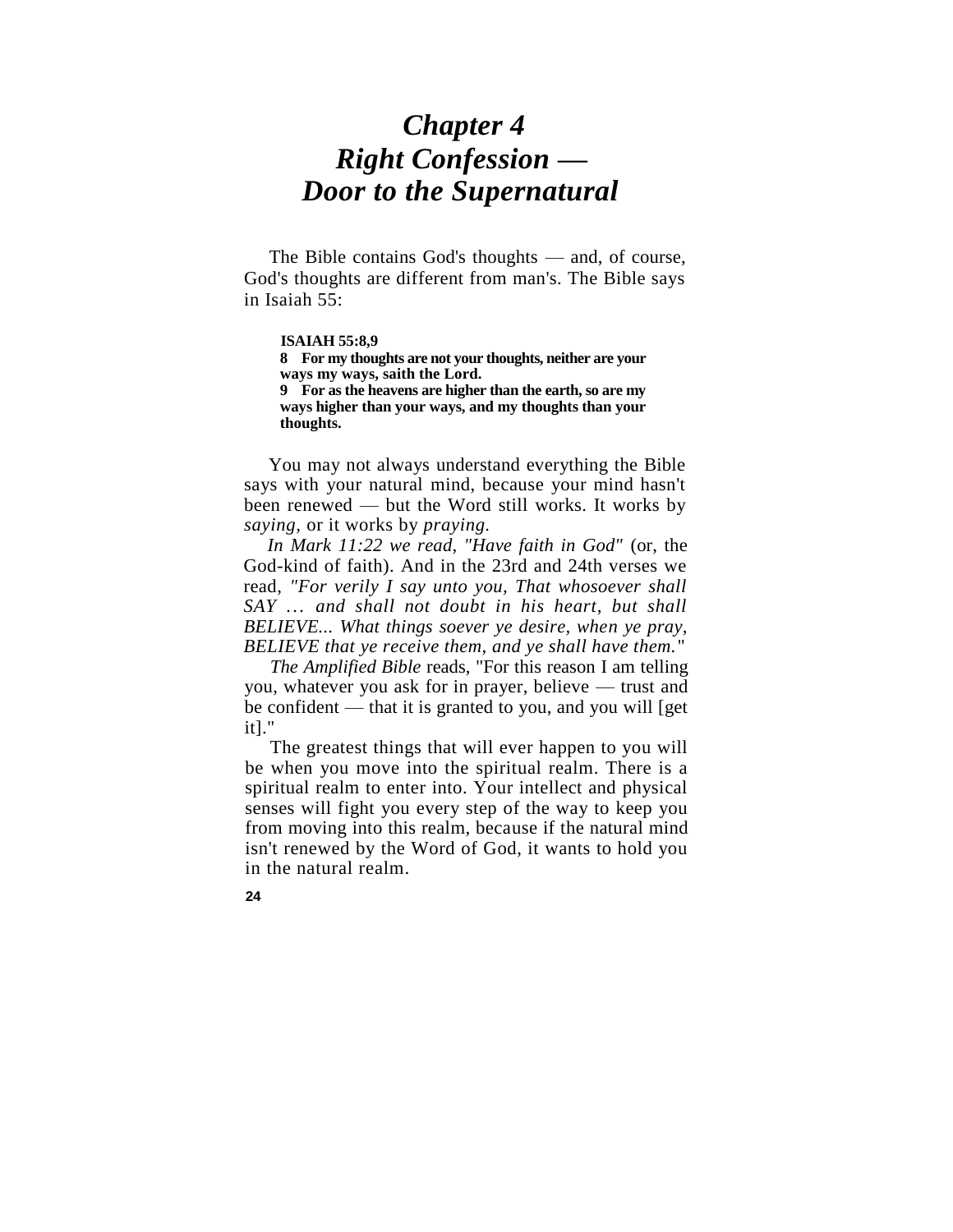The Lord once said to me, "So many have barely touched that spiritual realm. Yea, you enter into it briefly in being filled with the Spirit and speaking with tongues. Why not enter on into it? Yea, go on out, even into the deep things of mine. For surely your every desire shall be granted, and the fullness of God shall be yours to enjoy."

Wrong confession is a confession of defeat and of Satan's supremacy. Talking about how the devil is hindering you — how he is keeping you from success — how he is keeping you sick — is a confession of defeat. Such a confession glorifies the devil. Our confession should witness to the truth we believe.

I remember the woman who testified in one of my meetings, "The devil has been after me all week, *bless his holy name.*" I know she got her praise misplaced and really didn't mean to praise the devil, yet she was glorifying what the devil was doing by getting up and talking about it.

I once heard a certain Full Gospel missionary to Latin America speak at a convention. Although there was severe persecution there from another denomination, this missionary only gave good reports; he never told about the persecution or hardships he faced in that country.

When some of the other ministers there asked if he was persecuted as badly as others they had heard, he replied, "I don't like to talk about what the devil is doing. I don't like to brag on the devil."

He was correct. A wrong confession glorifies the devil. Such a confession saps the life out of you. It destroys your faith. It holds you in bondage.

But the confession of your lips that has grown out of faith in your heart will absolutely defeat the devil in every combat. With your mouth you are either going to give God dominion over you, or you're going to give Satan dominion over you.

As we discussed earlier, to be saved you confess the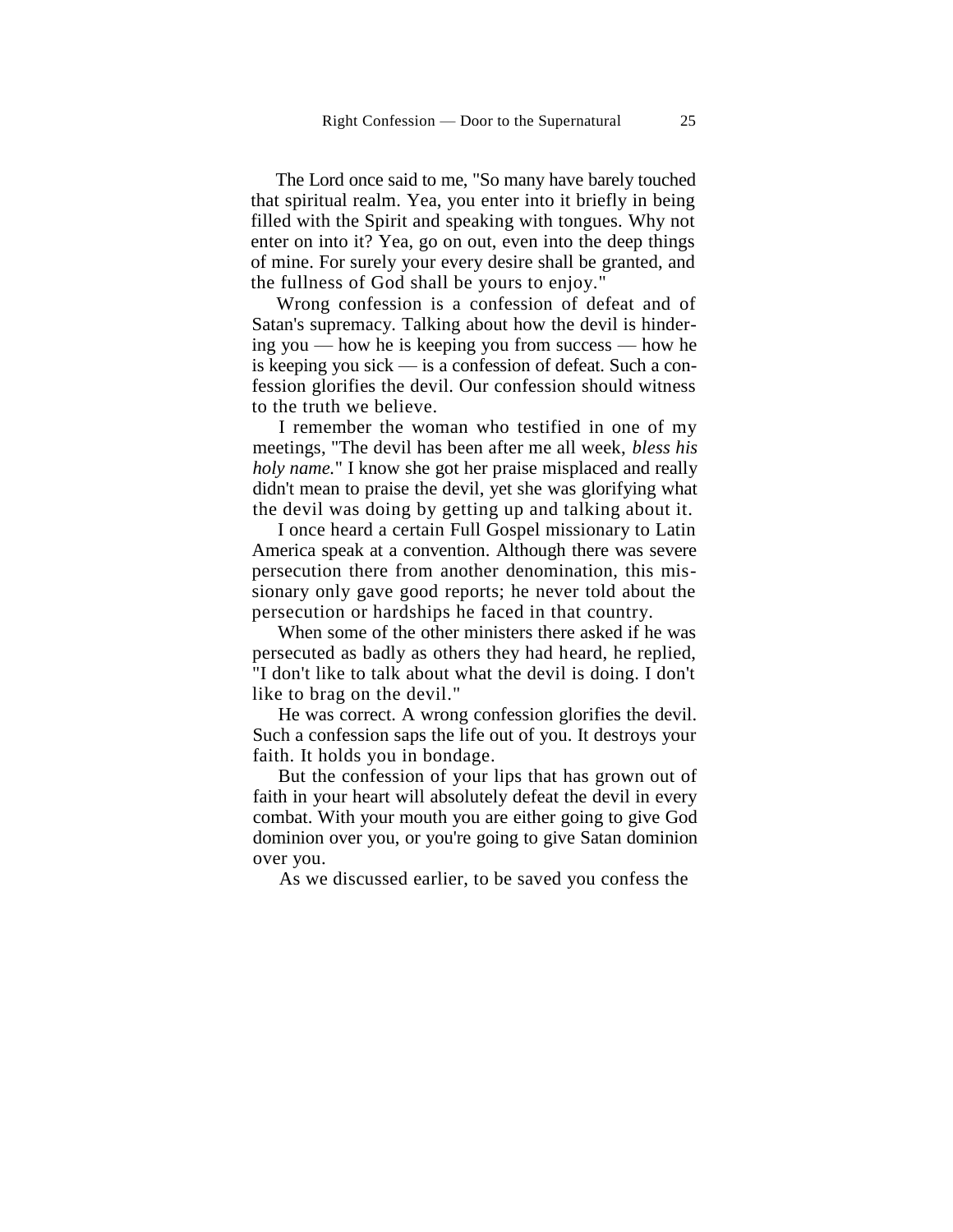lordship of Jesus (Rom. 10:9). You confess His lordship over you. He begins to have dominion over you then and to rule in your life.

However, when you confess Satan's ability to hinder you — even though you are a Christian — you are giving Satan dominion over you. He is the god of this world and will move right in, because you permitted him to do so. It may be a permission of ignorance on your part, or an unconscious consent, but *he cannot dominate you without your consent.* And when Satan has dominion over you, you are filled with weakness and fear. So don't confess fear.

"Yes, but what if I feel afraid?" somebody might ask.

You are not really afraid, unless you yield to fear, because God has not given you a spirit of fear, the Bible says, but of power, and of love, and of a sound mind (2 Tim. 1:7). Fear doesn't come from *inside* of you; it comes from *outside* of you. It's of the enemy. You have a spirit of power, the Bible says, so say you do. And when you confess it, it will begin to dominate you.

You know, people can get sick mentally as well as physically, and *God can heal mental illnesses as well as physical illnesses.* But we must learn to stand against the enemy. The Bible instructs us to *"resist the devil, and he will flee from you"* (James 4:7).

I always have treated fear as if it were a spirit, because the Bible says in Second Timothy 1:7 that God has not given us "the spirit of fear" (an evil spirit). Fear has torment.

If I'm tempted to be afraid, I always say, "Fear, I resist you in the Name of Jesus Christ. I refuse to be afraid." When I first started practicing that years ago, I had a battle, because fear would try to take advantage of me. However, now that I've resisted the devil all these years, he always runs when I start talking!

People who easily lose their temper also should prac-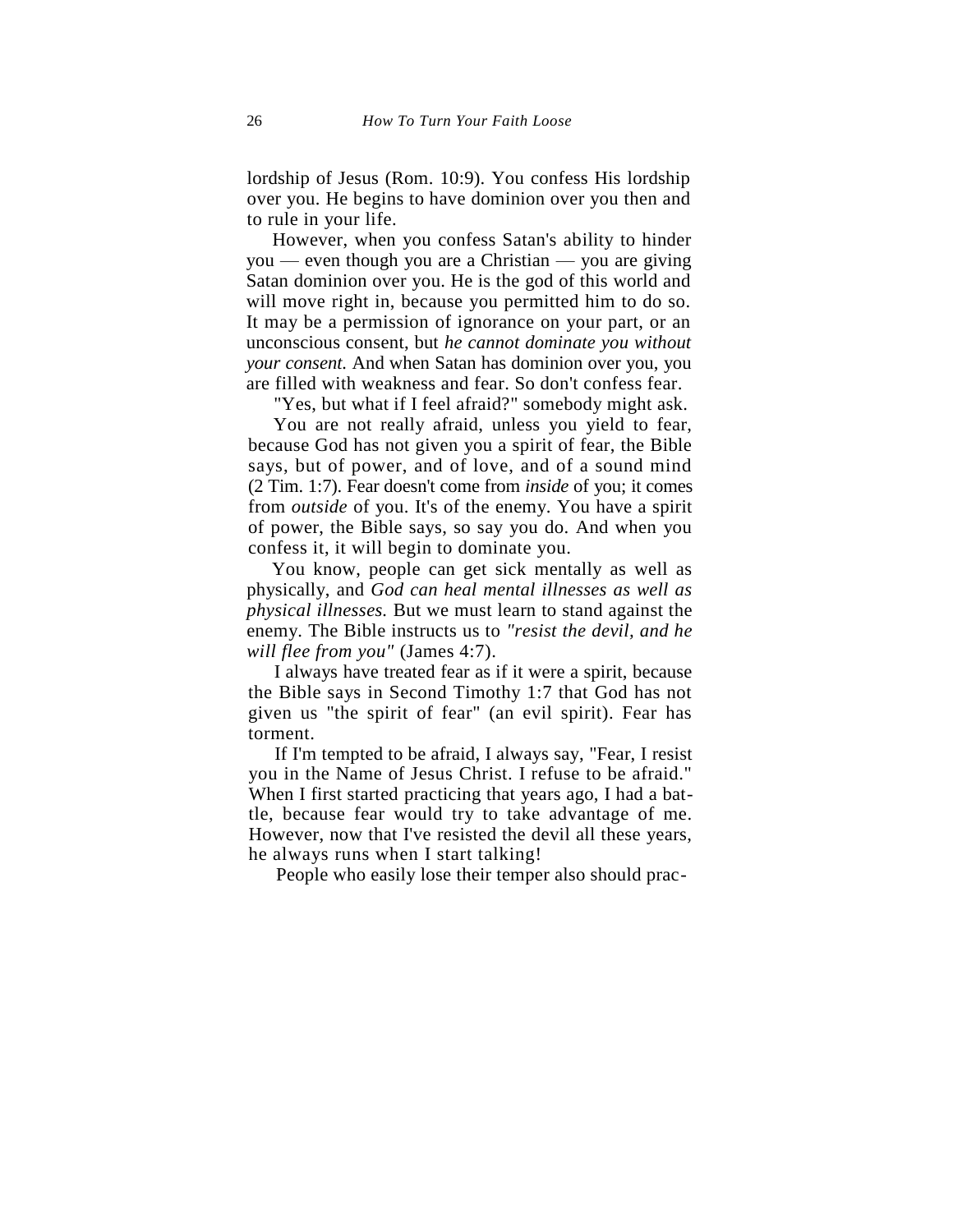tice resisting the devil. When you yield to that temper of yours, the devil can come in. And the more you yield, the more that temper will grow and will rule you. But the more you *resist* it, the easier it will be for you to overcome it.

When you first start holding your temper in check, there will be a battle, but every time you win makes the next battle easier. You must realize that you don't grow up spiritually overnight. Spiritual growth, you see, is similar to physical growth. As we *practice* God's Word, we will grow spiritually.

The same is true of doubt. *Don't confess your doubts.*  You don't have any more business having doubts than you do dope! Doubt is just as evil as dope, and if it's evil, we haven't got any business having it. Doubt is contraband goods. Doubt is of the devil.

Many people think they are just being honest when they confess that they are afraid or that they doubt. But if you are saved, you need not be full of doubt. Start confessing who you are in Christ. You are a believer — a new creature. Talk that, believe that, think that.

If you are tempted — and none of us is above temptation — you can resist the devil and he will flee from you. Refuse to doubt and fear in the Name of the Lord Jesus Christ and these "tormenting twins" of the enemy will leave you. (But if you entertain them, they will defeat you.)

Don't get up and brag that the devil tempted you to doubt. You should be just as embarrassed to talk about being full of doubt as you would be if you were tempted to steal. You know that it's wrong to steal or lie, but it's also wrong to doubt. And there's no use discussing which is *more* evil, because if it's evil, we don't have any business with it at all.

You have no more business saying words of doubt than saying curse words. That's the devil's language. *Quit talking the devil's language and start talking God's language!*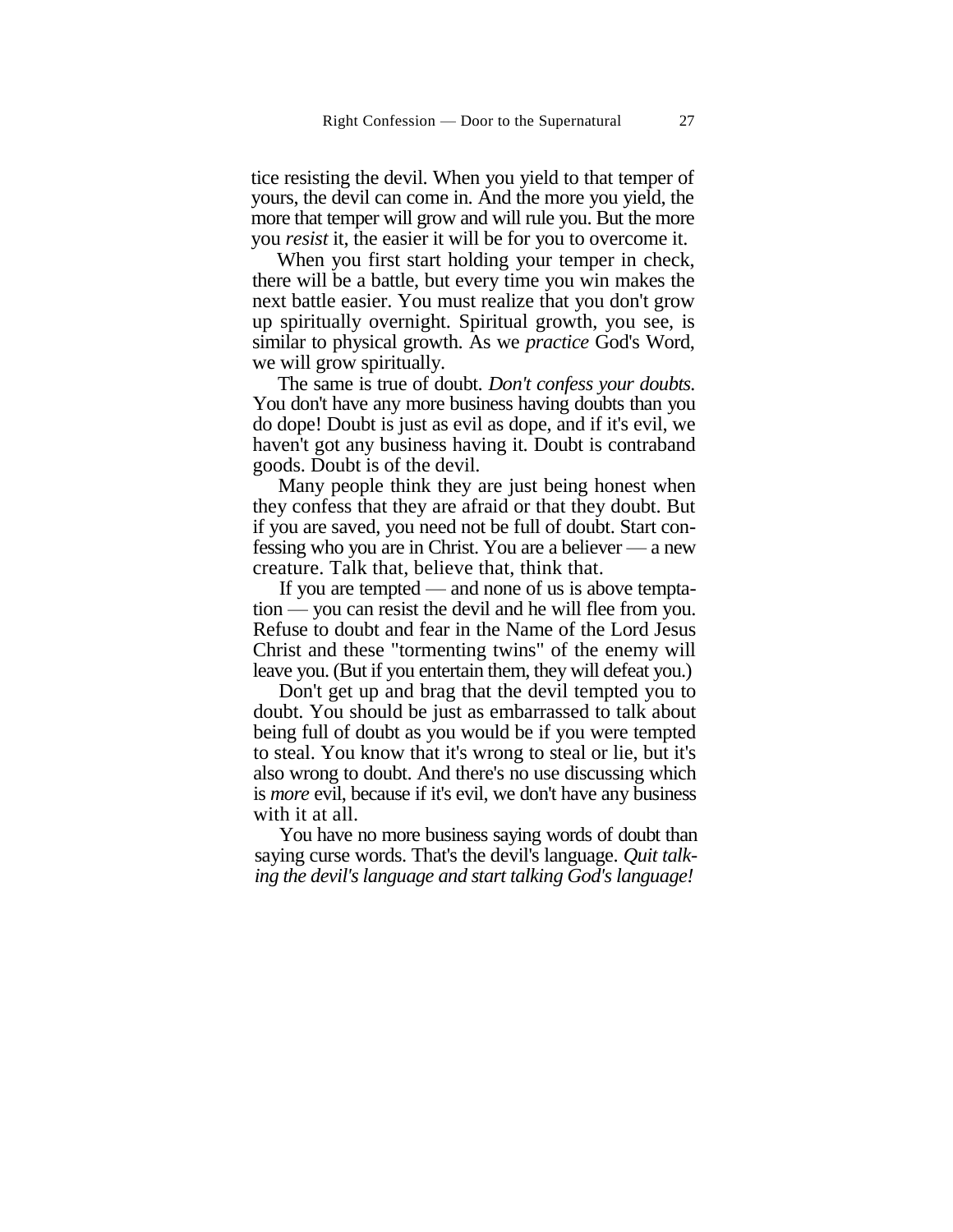God is a faith God. We are faith children of a faith God.

You don't have to doubt, because you are not a doubter; you are a believer. So keep on believing. Remember, your confession of Satan's ability to keep you from success gives him dominion over you. Your confession of your doubts gives doubt dominion over you, and your doubts become stronger.

Your confession of fear gives fear dominion over you, and your fears become stronger. You come more and more under the bondage of the enemy. But if you will boldly confess your Father's care, confess His protection, confess God's Word, you will rise above satanic influence every time.

You see, when you confess your doubts, fears, weakness, and disease, you are openly confessing that God's Word is not true. Yet the Bible declares that with Christ's stripes you were healed (1 Peter 2:24). If you confess that you still have your diseases instead of confessing that He has borne them, you will have them! But when you start confessing that He has done something about them — that He has taken them away — then your healing will manifest.

Too often we accept the testimony of our physical senses rather than accepting the testimony of God's Word. What does God's Word say? You can ask that question on any subject. What does God's Word say about sickness? In Matthew 8:17 it says, *"Himself took our infirmities, and bare our sicknesses.*"

Your will and your faith have a great deal to do with your being healed. If you don't believe or you don't want to be healed, God doesn't force healing on you. You have a part in your healing. God will not override your will.

Let's look at it from the natural standpoint. Doctors can't help a person without his or her cooperation. The doctor could write out a prescription, but if the patient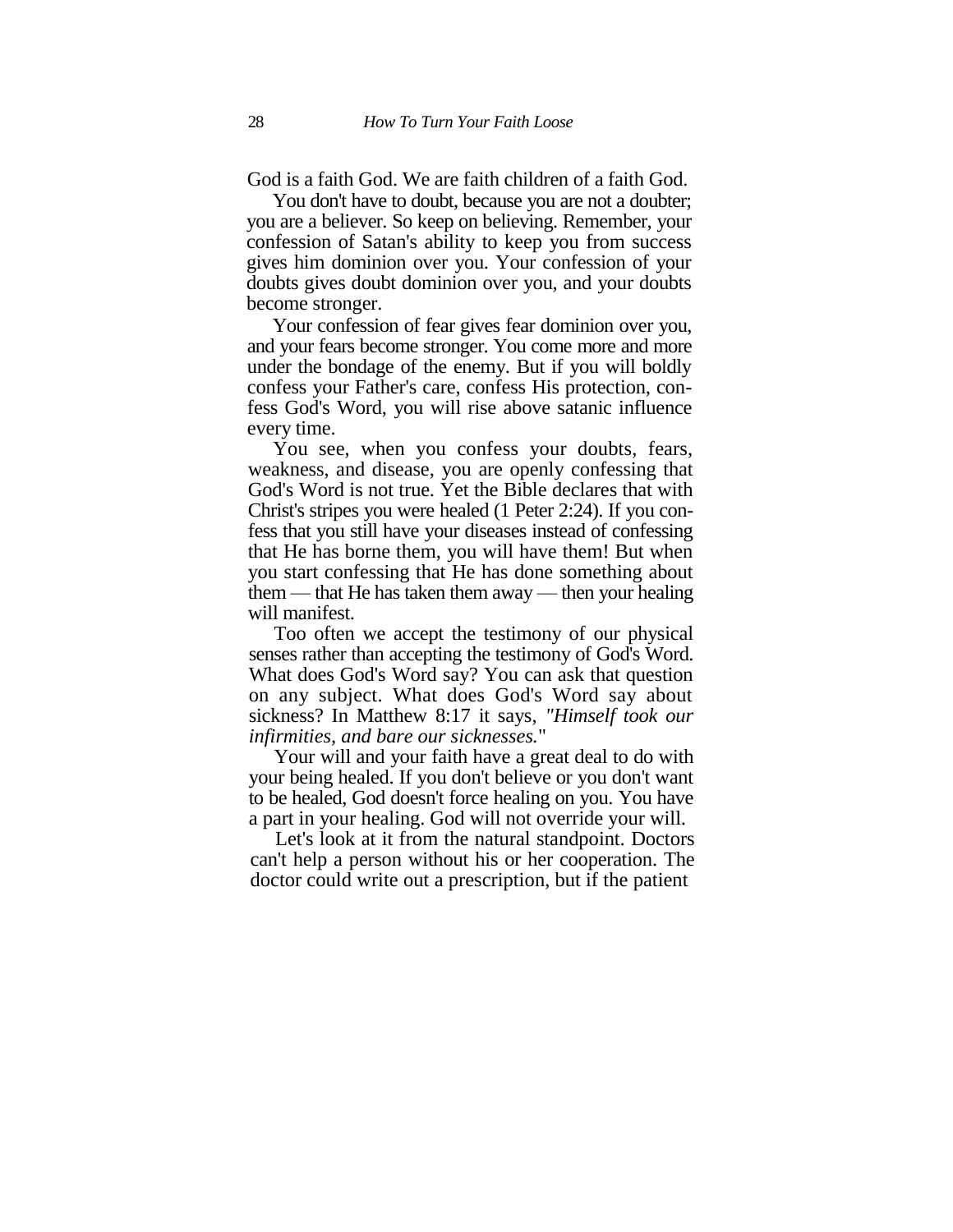refused to take the medicine, it wouldn't help. If a natural physician can't help you without your cooperation, how can the heavenly Physician help you?

God has certain laws by which He works, and even those to whom He gives a healing ministry don't force healing on anyone. The person for whom they are praying must cooperate. Some have thought that if somebody prayed the prayer of faith for them, they would be healed, whether they believed or not. If you would receive healing like this by someone else's faith, it would not be permanent.

I've seen people temporarily healed like this, but for any permanent help, you must act in faith yourself. You must practice God's Word for it to work.

As long as you hold on to a confession of weakness, sickness, and pain, you will still have these problems. You may search for some man of God to pray the prayer of faith for you, but it will be of no avail, because *your unbelief will destroy the effects of his faith.*

It is true, however, that baby Christians *can* be carried for a while on another's faith. But the time will come when they are on their own. That's why some receive their healing only to lose it later. In many cases they were healed in the presence of mass faith  $-$  in a large meeting, for example — but when they got out on their own, Satan took advantage of their unbelief and their sickness returned.

Many people do not have any faith because they talk themselves out of it when they pray. How? They bring up every sin or mistake they can think of, and when they get through, they don't have any faith at all because they are holding themselves under condemnation and are making the wrong confession.

The believer who is always talking about his sins and failures will be continually conscious of them. But the Bible says that if we sin and confess it to God, He *forgives* us